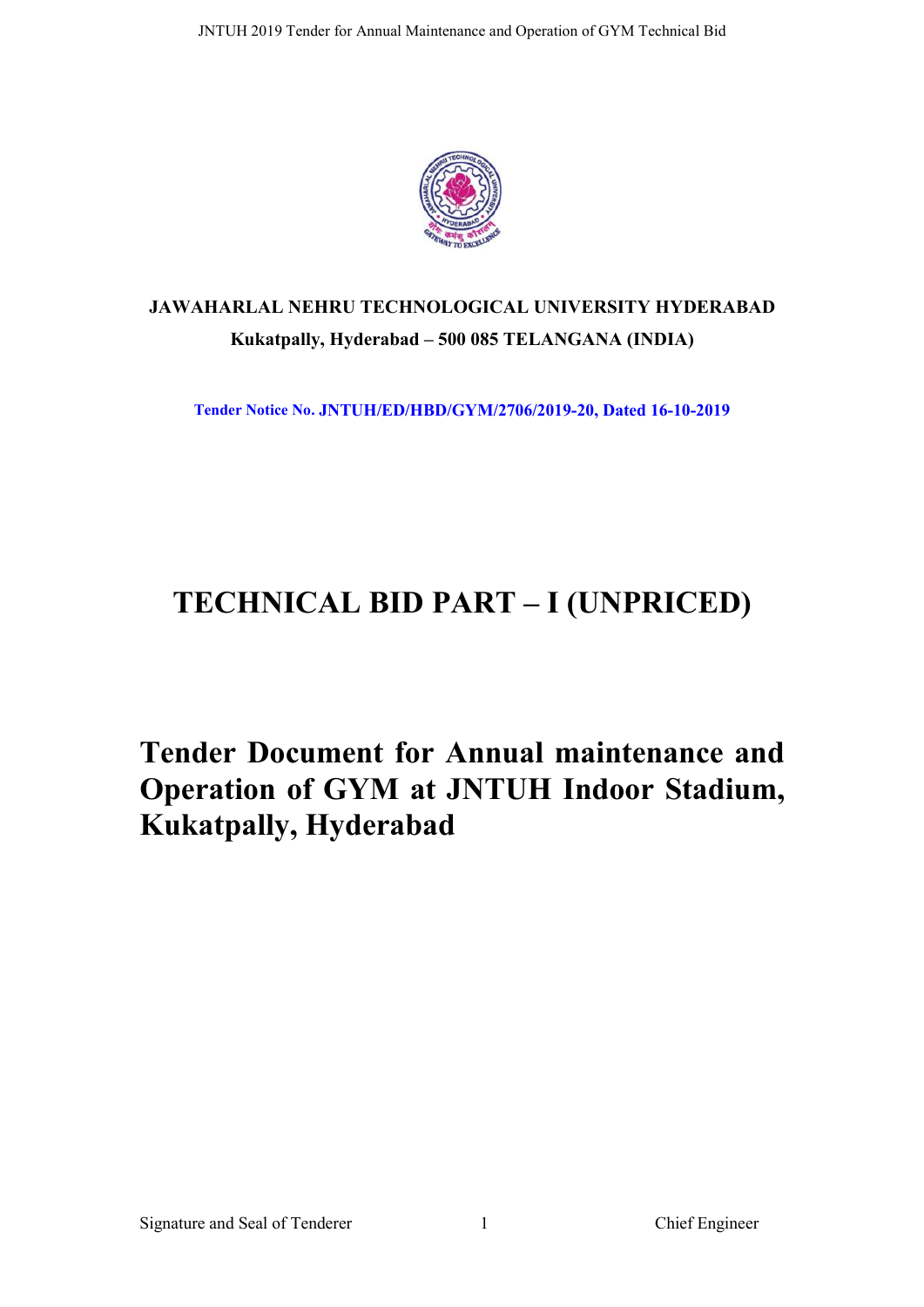Tender Document forAnnual maintenance and Operation of GYM at JNTUH Indoor Stadium, Kukatpally, Hyderabad

# **Contents**

| SI.<br>No.     | Item                                                  | Page No.       |
|----------------|-------------------------------------------------------|----------------|
| 1              | Cover page                                            | 1              |
| $\overline{2}$ | Index                                                 | $\overline{2}$ |
| $\overline{3}$ | Section – 1: Notice Inviting Tender                   | $3 - 4$        |
| 4              | Section - 2 Eligibility Criteria                      | 5              |
| 5              | Section $-3$ : Instructions to Tenderers              | $6 - 10$       |
| 6              | Section $-4$ : Terms & Conditions                     | $11 - 18$      |
|                | Annexures:                                            |                |
|                | Annexure - I- Check list of documents placed in       | 19             |
|                | Technical Bid Part-I.                                 |                |
|                | Annexure - II- Compliance Report.                     | 20             |
|                | Annexure - III- Tendering Agency's Profile            | 21             |
|                | Annexure - IV- Participation of near relatives of     | 22             |
| $\tau$         | employees.                                            |                |
|                | Annexure - V- No Dues Certificate.                    | $23 - 24$      |
|                | Annexure - VI- Affidavit regarding Non Blacklisting / | 25             |
|                | Prosecution.                                          |                |
|                | Annexure – VII – Scope of Service.                    | $26 - 27$      |
|                | Annexure – VIII – Deployment of Workers.              | 28             |
|                | Annexure – IX – List of Present and Past Clients      | 29             |
| 8              | $Annexure - X - Price Bid$                            | 30             |

# **PART – I TECHNICAL BID (Un-priced)**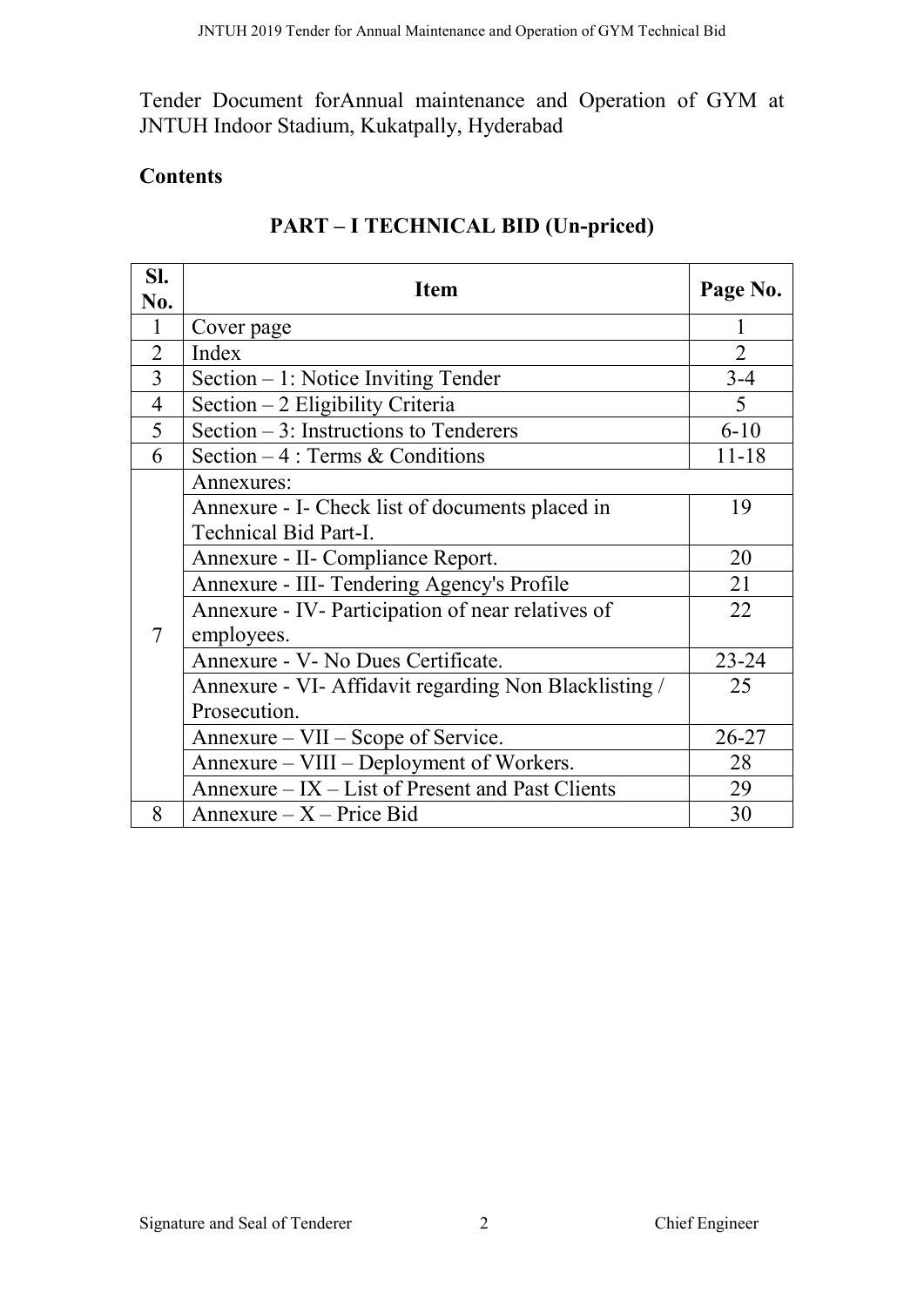#### **Section 1**

#### **CONVENTIONAL TENDER BOX SYSTEM**

The Department of Chief Engineer, JNTUH Kukatpally, Hyderabad invites sealed tenders in the prescribed format under two bid system - Technical Bid (Part-I un-priced)  $\&$ FinancialBid (Part-II priced) - from the Telangana State based Vendors / Service Providers, whofulfills eligibility criteria as per Section 2 of the Tender Notice,for Annual maintenance and Operation of GYM at JNTUH Indoor Stadium, Kukatpally, Hyderabad.The tender document can be obtained from the Chief Engineer, JNTUH Kukatpally, Hyderabad-85,by submitting a written request on the letter head against DD/ submission of a non-refundable Demand Draft of Rs.1180/- (Rs. OneThousand One hundred eighty only) drawn on any Nationalized/Scheduled Bank in favour of "The Registrar, JNTUH Kukatpally", payable at Hyderabad duringall working days (Monday to Saturday) between 11.00 AM to 03.00 PM from **18/10/2019 to 01/11/2019**. The tender document can also be downloaded from JNTUH websitewww.jntuh.ac.in In case, the tender document is downloaded, the tenderfee of Rs. 1180/- (non-refundable) should be paid through a separate demand draftdrawn on a Nationalized /Scheduled bank favouring **"The Registrar, JNTUH Kukatpally", payable at Hyderabad which must be enclosedwith the Technical Bid (Part – I unpriced).The tenders for which Tender Fee is notpaid shall be summarily rejected.**

Each tender must be accompanied with an Earnest Money Deposit (EMD) in the form ofa demand draft for Rs. 10,000 (Rupees Ten thousand only) drawn on any nationalized / scheduled Bank in favour of **The Registrar, JNTUH Kukatpally", payable at Hyderabad**only. No other form of payment will be accepted forsubmission of EMD. The said demand draft of the earnest money must be attached withthe Technical Bid (Part-I unpriced). At theback of the demand draft, the name of theTenderer should be clearly written with the caption "Annual maintenance and Operation of GYM at JNTUH Indoor Stadium, Kukatpally, Hyderabad". Tenders submitted without EMD shall not be evaluated or considered.

The tender (containing separate sealed envelopes for Technical Bid Part –I unpriced &Financial Bid Part – II priced) should be submitted in a third sealed envelope marked on top "Tender for Annual maintenance and Operation of GYM at JNTUH Indoor Stadium, Kukatpally, Hyderabad" with the name, address and telephone number ofthe Tenderer at the bottom of the cover on the left. The complete sealed tenderaddressed to Chief Engineer, JNTUH Kukatpally, Hyderabad – 500085 shouldbe dropped in the locked tender box available at the Chief Engineer Office on ground floor at JNTUH Kukatpally,Hyderabad till **3.00 PM on 01/11/2019**. JNTUH shall not be responsible if the Tenders aredelivered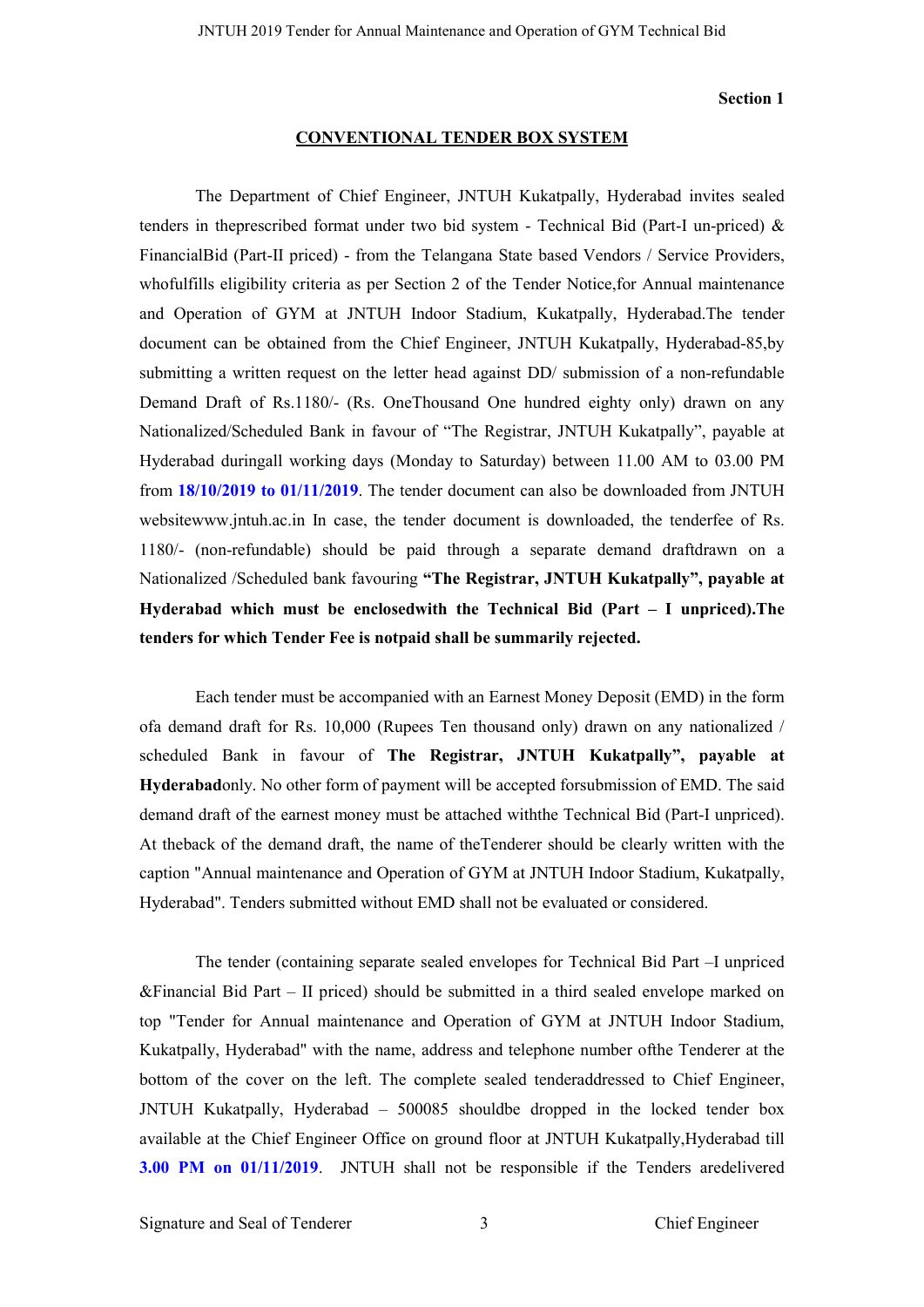elsewhere or are not delivered on time due to postalor any other delays.Tenders are not transferable under any circumstances. JNTUH reserves the rights toaccept, reject any or all Tenders without assigning any reasons thereof. JNTUH reservesthe right to disqualify such Tenderers who have a record of not meeting the contractualobligations against earlier contracts entered into with JNTUH or with any Central or StateGovernment Agencies.All information with regard to anymodification/amendment/extension of dates etc. inrespect of this tender, till the entire process is completed, will be uploaded on JNTUHwebsite www.jntuh.ac.in

|                                                                                                                                                                                                         |                | <b>Annual maintenance and Operation of</b><br><b>JNTUH</b><br><b>Indoor</b><br><b>GYM</b><br>at<br>Stadium,<br><b>Kukatpally, Hyderabad</b>                                                               |
|---------------------------------------------------------------------------------------------------------------------------------------------------------------------------------------------------------|----------------|-----------------------------------------------------------------------------------------------------------------------------------------------------------------------------------------------------------|
| Estimate Contract value of work put to tender                                                                                                                                                           | $\ddot{\cdot}$ | <b>Rs. 0.00</b>                                                                                                                                                                                           |
| Period of completion of work                                                                                                                                                                            | $\ddot{\cdot}$ | 12 Months                                                                                                                                                                                                 |
| Form of contract / class of contractor eligible                                                                                                                                                         | $\vdots$       | <b>LUMPSUM</b>                                                                                                                                                                                            |
| E.M.D. to be paid in the shape of Demand<br>Draft in favour of Registrar JNTUH<br><b>KUKATPALLY,</b><br>payable<br>at<br><b>HYDERABAD</b> obtained from Nationalized<br>Bank/Scheduled                  | $\vdots$       | <b>Rs. 10,000.00</b>                                                                                                                                                                                      |
| Issue of tender document                                                                                                                                                                                | $\ddot{\cdot}$ | 18/10/2019 to 01/11/2019                                                                                                                                                                                  |
| Last date & time for submission of tender                                                                                                                                                               | $\vdots$       | 01/11/2019 up to 3.00 PM                                                                                                                                                                                  |
| Date & time of opening of Technical Bids                                                                                                                                                                | $\vdots$       | 01/11/2019 up to 3.30 PM                                                                                                                                                                                  |
| Date & time of opening of Financial Bids                                                                                                                                                                |                | Will be informed later to the technically<br>acceptable shortlisted bidders. These<br>bidders have to produce their original<br>certificates & documents for verification<br>before opening of price bid. |
| Processing Fee (non-refundable) to be paid<br>in the shape of Demand Draft in favour of<br>Registrar<br><b>JNTUH</b><br>KUKATPALLY,<br>payable at HYDERABADobtained from<br>Nationalized Bank/Scheduled |                | Rs. 1,180/-                                                                                                                                                                                               |
| Address for Submission of Quotations                                                                                                                                                                    |                | Chief Engineer,<br>Engineering Department,<br>JNTUH Kukatpally,<br>Hyderabad - 500085<br>Telangana State,<br>India. Tel: +914023156110<br>$chi$ chiefengineerjntuh@gmail.com                              |
|                                                                                                                                                                                                         |                | Note: Notice for amendment if any, shall be hosted on JNTU website www.jntuh.ac.in separately                                                                                                             |

#### **Important information for tenderers:**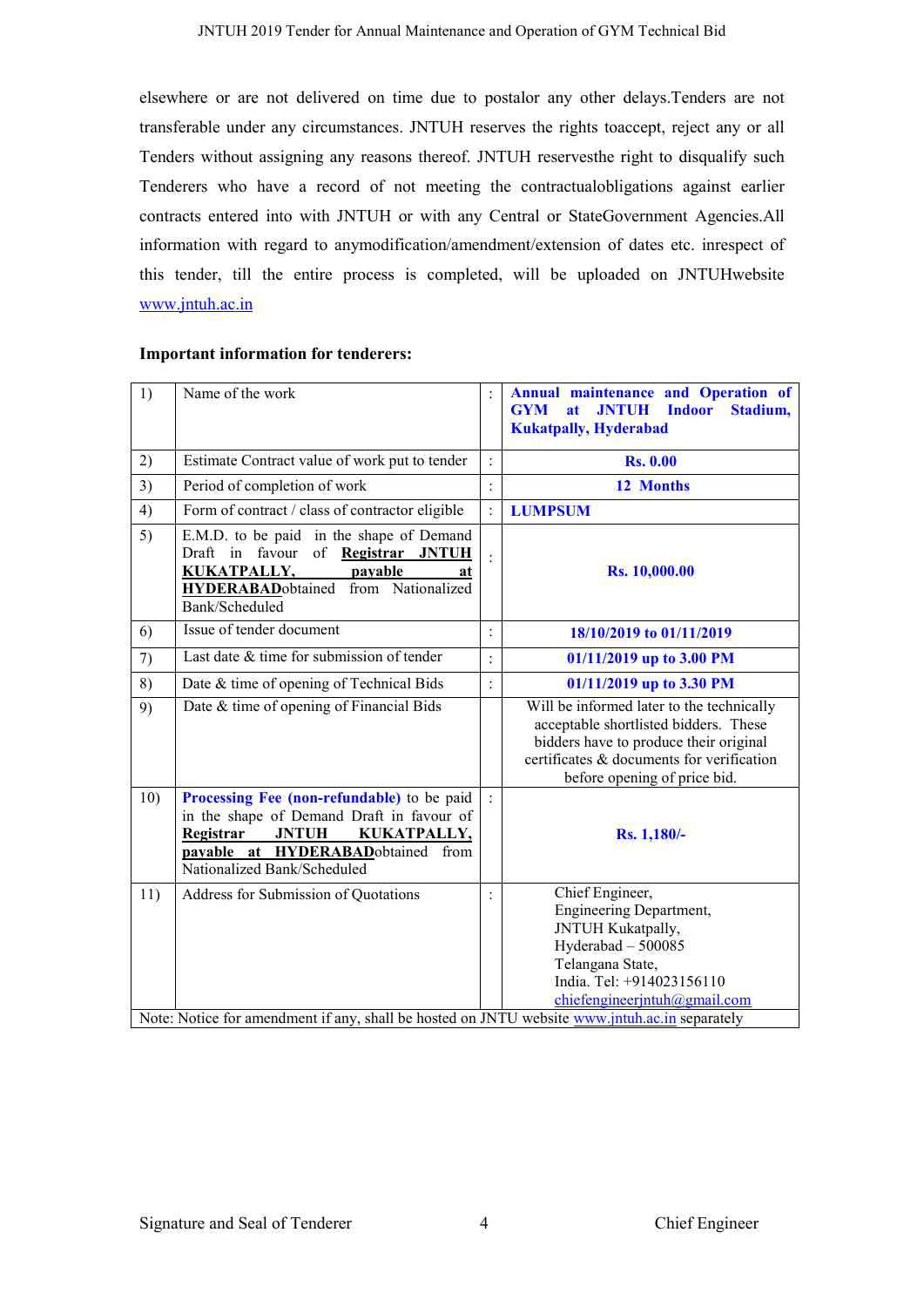#### **Section 2**

#### **Eligibility Criteria**

- I. The Service Provider/Contractor should be registered firms with state or central government and having relevant expertise and experience.
- II. The Service Provider/Contractor should possess valid Provident Fund Registration Number under EPF Act 1952 with PF Department in Telangana State.
- III. The Service Provider/Contractor should possess valid ESI Registration Number under ESI Act 1948 with ESI Authorities in Telangana State.
- IV. Agency should be running a minimum of 5 gyms with at least 100 registered members in each gym
- V. The Service Provider/Contractor should have minimum average annual turnover for the last at least Three out of Four financial years (2015-16, 2016-17 & 2017-18 & 2018-19) of Rs. 15.00 lac of which one financial year turnover should be of at least Rs 20.00 lac**.**
- VI. The service provider/Contractor should have IT returns for last three financial years.
- VII. The service provider/Contractor should furnish satisfactory certificate from the Clients.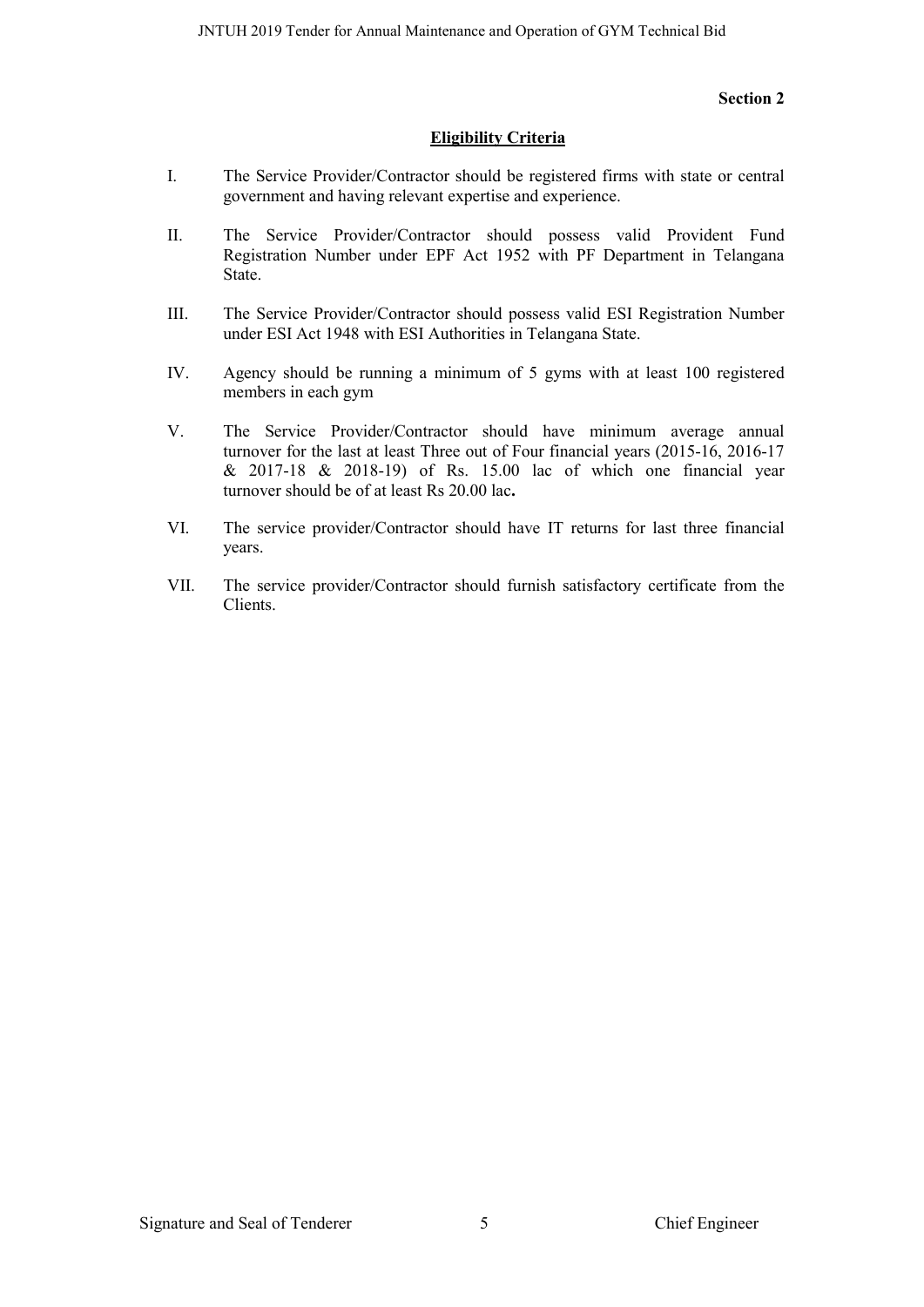#### **Section 3**

#### **Instructions to Tenderers**

- 1. The Tenderer must be based in India level and operating their business in and around Telangana state and must qualify the eligibility criteria as per Section 2 of the tender.The tenders not fulfilling this condition shall be summarily rejected.
- 2. Before tendering, the tenderer may visit the site where intended services are to be provided and satisfy him-self /themselves as to the conditions prevalent at the site. No claim on this account shall be entertained by the JNTUH under any circumstances subsequently.
- 3. Each bidder shall submit only one tender either by himself or as a partner in joint venture or as a member of consortium. If a bidder or if any of the partners in a joint venture or any one of the members of the consortium participate in more than one bid, the bids are liable to be rejected.
- 4. All the information as required in the tender document should be filled up in the relevant part and no column should be left unfilled. An incomplete tender document ortender document submitted without tender fee (if applicable) and earnest money deposit (EMD) will be summarily rejected.
- 5. The tender must be submitted in two bids (Technical- unpriced & Financial- priced).
- 6. **The Technical Bid (Part – I unpriced)** envelope must have all the essential documents, failing which the tender will be deemed as non-responsive and disqualifiedfor bidding process. The list of documents to be attached with Technical Bidismentioned in **Annexure-I** (Checklist for documents). The Tenderer must attach all thedocuments as per Annexure I, failing which his tender will be rejected.
- 7. **Financial Bid envelope (Part – II priced)-** should be sealed with wax/tape and consist of only the Financial Bid Part-II (Priced) of tender document showing the amount of charges for Maintenance & operation Services for GYM equipments. The amount of charges must be quoted both in figure and in words. In case of any inconsistency the amount quoted in words will be considered forevaluation andsame shall be binding upon the tenderer. (As per price bid format)

The lump sum amount per month should be quoted both in words and figures. The lump sum amount quoted shall be inclusive of all wages, material for maintenance and operation of GYM, all overheads and taxes. However, GST which the bidder/ contractor charges extra in the bill as per applicable rules and whichhe is liable to deposit to the government authority in respect of this contract, if applicable, will be borne by JNTUH. All Statutory deductions such as TDS, surcharge, Education cess, Higher education cess will be deducted as applicable from time totime.

8. The tender (containing separate sealed envelopes for Technical Bid Part –I un-priced & Financial Bid Part – II priced) should be submitted in a third sealed envelope markedon top "Tender for Annual maintenance and Operation of GYM at JNTUH Indoor Stadium, Kukatpally, Hyderabad" with the name,address and telephone number of the Tenderer at the bottom of the cover on the left.The complete sealed tender addressed to Chief Engineer, JNTUHKukatpally, Hyderabad should be dropped in the locked tender box available atthe reception on ground floor at JNTUH, Kukatpally, Hyderabad till **3.00PM on 01/11/2019.** JNTUH shall not be responsible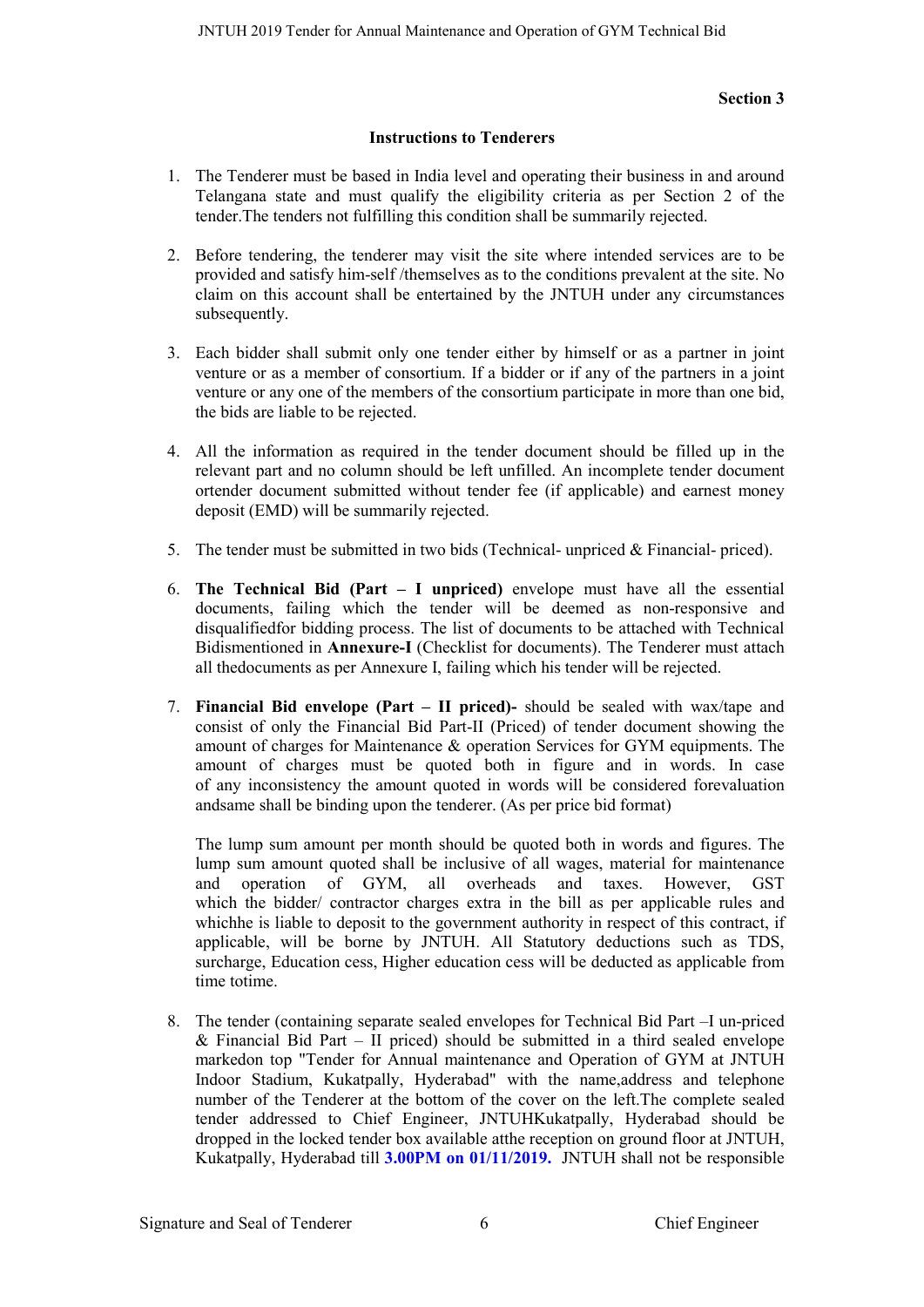if the Tenders are delivered elsewhere or arenot delivered ontime due to postal or any other delays

- 9. All overwriting/corrections should be duly signed by the tenderer.
- 10. Canvassing or offer of an advantage or any other inducement by any person with a view to influencing acceptance of a bid will be an offence under Laws of Land. Such action will result in the rejection of bid, in addition to other punitive measures.
- 11. Bids must be received in JNTUH, Kukatpally, Hyderabad at the address specified above but not laterthan the date and time stipulated in the Notice Inviting Tender. The JNTUH may, at itsdiscretion, extend the deadline for submission of bids in which case all rights andobligations of the JNTUH and the Bidder will be the same.
- 12. Any bid received by JNTUH after the deadline for submission of bids, as stipulated above, shall not be considered
- 13. Tenderer signing the tender must clearly specify whether he is signing as sole proprietor, partner, under power of attorney or as Director/ Manager/ Secretary etc., asthe case may be. Copies of the document authorising the signatory to sign the tenderon behalf of tenderer must be attached with the technical bid.
- 14. Initially, the contract will be awarded for one year, which may be extended on the basisof satisfactory services to the satisfaction of JNTUH for second and third year on theoriginal terms and conditions.
- 15. The total amount quoted to be charged by L-1 bidder will remain fixed for 1st year of contracted period and there will not be any enhancement during the 1st year. JNTUH will not pay any thing over and above this amount during the 1st year.
- 16. The contract may be renewed for any periods beyond 1st year on yearly basis, subject to satisfactory services to JNTUH. The amounts payable during such period of renewal, if agreed, may be enhanced for 2nd year and 3rd year at a rate not exceeding 10% per year on the amounts quoted under this bid. The contract may be renewed for further period of 2 year (Total period not to exceed 5 year) on mutual negotiation and consent.
- 17. JNTUH may at its discretion, amend/modify the tender/and or extend the deadline for submission of tenders at any time prior to the last date for submission of Tenders. JNTUH may for any reason, whether at its own initiative or as a consequence of Pre-Bidconference in response to a clarification requested by a prospective Tenderer, maymodify the Tender documents by amendment and information thereof will be uploadedon Company's website www.jntuh.ac.in and shall be binding on allconcerned.
- 18. The amendments shall be intimated in writing or by Post or by e-mail to all prospectiveTenderers on the address intimated at the time of purchase of Tender documentandalso uploaded on website of the Company or at the time of attending pre-bidconference and those amendments will be binding upon them.
- 19. JNTUH before opening of financial bids, at its discretion may increase or decrease thescope of services required under the tender. In such a case JNTUH may seek fresh financial bids keeping in view the changed scope of services required.
- 20. JNTUH reserves the right to accept or reject any or all the tenders without giving any notice or assigning any reason and shall not be bound to accept the lowest tender.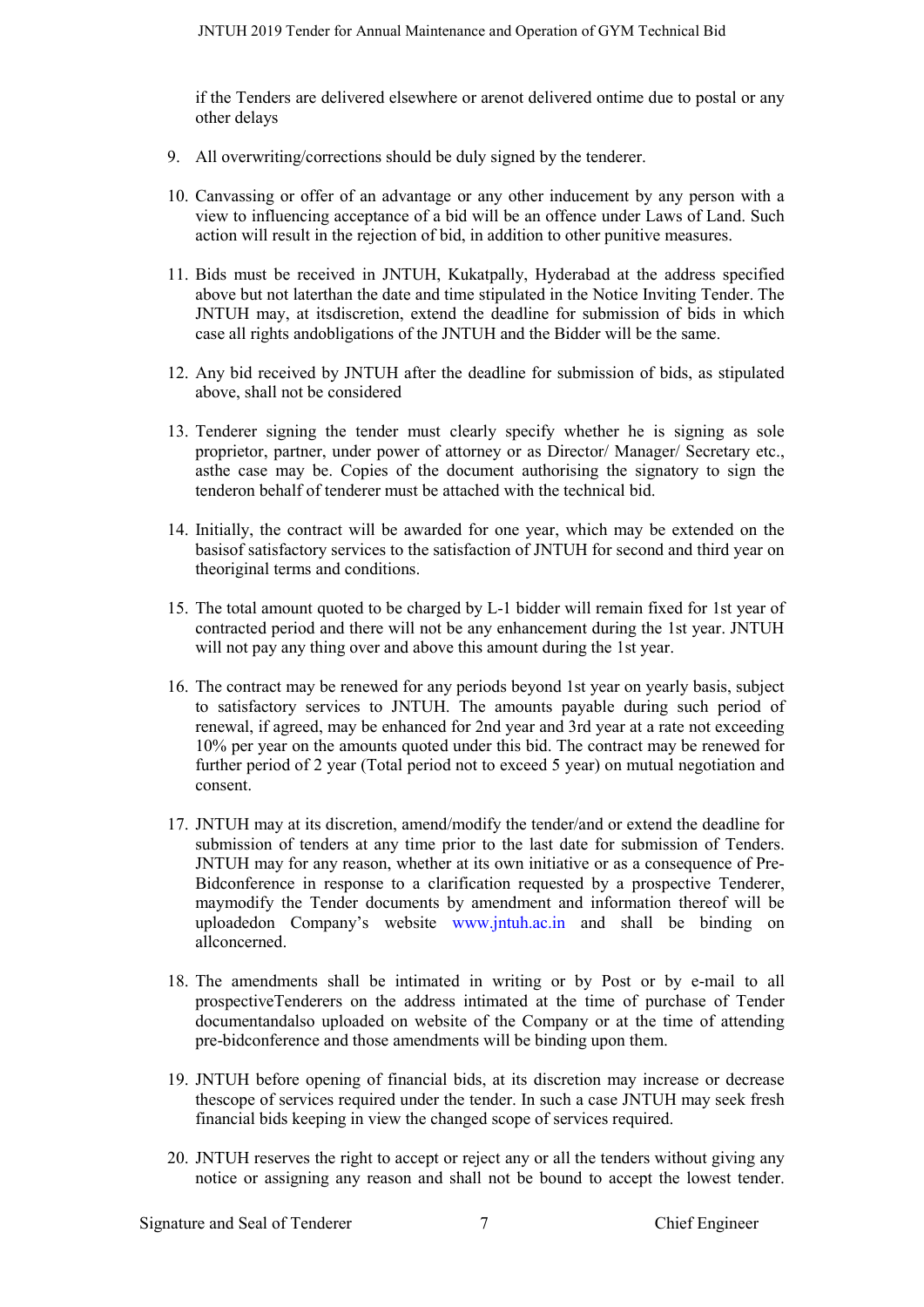The decision of the Chief Engineer, JNTUH in this regard shall be final and binding on all.

- 21. The Contractor / Service Provider shall not employ any person below the age of 18 years.The Contractor / Service Provider shall indemnify the JNTUH& its representative(s) from and against all claims and penalties which may be suffered by the JNTUH by reason of any default on the part of the Contractor / Service Provider toobserve and / or in the performance of the provisions of Employment of Children Act1938 OR any re-enactment or modification of the same.
- 22. The Technical Bids (Part I unpriced) shall be opened on **01/11/2019 at 3.30 PM** in the office of the Chief Engineer, JNTUH,Kukatpally, Hyderabad in the presence of Tenderers or their authorised representative(s) who wish to be present. The Financial Bids (Part – II priced) of only those Tenderers, whose technical bid is found responsivewill be opened at a later date and time to be informed by the JNTUH. The tenderopening committee (TOC) of JNTUH shall open the properly sealed tenders only.Unsealed or improperly sealed tenders shall be rejected. Conditional bids will also besummarily rejected.
- 23. In case the last date of receipt/opening of tender, date of Pre-bid conference is declared a holiday the same shall be extended to the next following working day. The time and venue will remain the same.
- 24. All the Financial Bids (Part II Priced) of Tenderers whose Technical Bids (Part I un-priced) have been opened, will be sealed in one envelope acknowledged by TenderOpening Committee and will be kept in the custody of Chief Engineer, JNTUH till thedate of opening of the same.
- 25. The Tenders shall be valid for a period of at least six months (180 days) from the date of opening of the tender. If the tenderer withdraws /amends / impairs /derogates from the tender in any respect during this period of validity of the offer, the EMD is liable tobe forfeited. Incomplete, conditional tenders and e-mail/telegraphic tenders are liableto be rejected. The bidders whose technical bids have been found apparently responsive as per documents and information furnished viz. a viz. criteria laid down inthe Tender Document will be short listed.
- 26. In order to satisfy itself about the nature and quality of services rendered by the tenderer, JNTUH may depute its Officer(s) or authorized representative to visit the institute/establishments mentioned by the bidder. Besides, JNTUH may also arrange forverification of any document / testimonial submitted by bidder in support  $\&$ complianceof technical criteria as laid down in the tender document. It will be mandatory for thebidder to extend full cooperation to JNTUH so that necessary verification is completedwithout any delay. In case the bidder fails to cooperate or where after verification it isrevealed that bidder does not meet with the criteria as laid down in the TenderDocument, then his bid would be considered as non- responsive and their financialbids will not be processed further and EMD will be forfeited.
- 27. The Technical Bids of those bidders, where JNTUH after its inspection/investigation / verification is satisfied with regard to compliance of technical criteria as laid down in the Tender Document, will be declared as found responsive.
- 28. The Financial Bids (Part-II-Priced) of only those tenderers whose Technical Bids (PartI-Un priced) are found responsive by JNTUH will be opened, further processed andevaluated.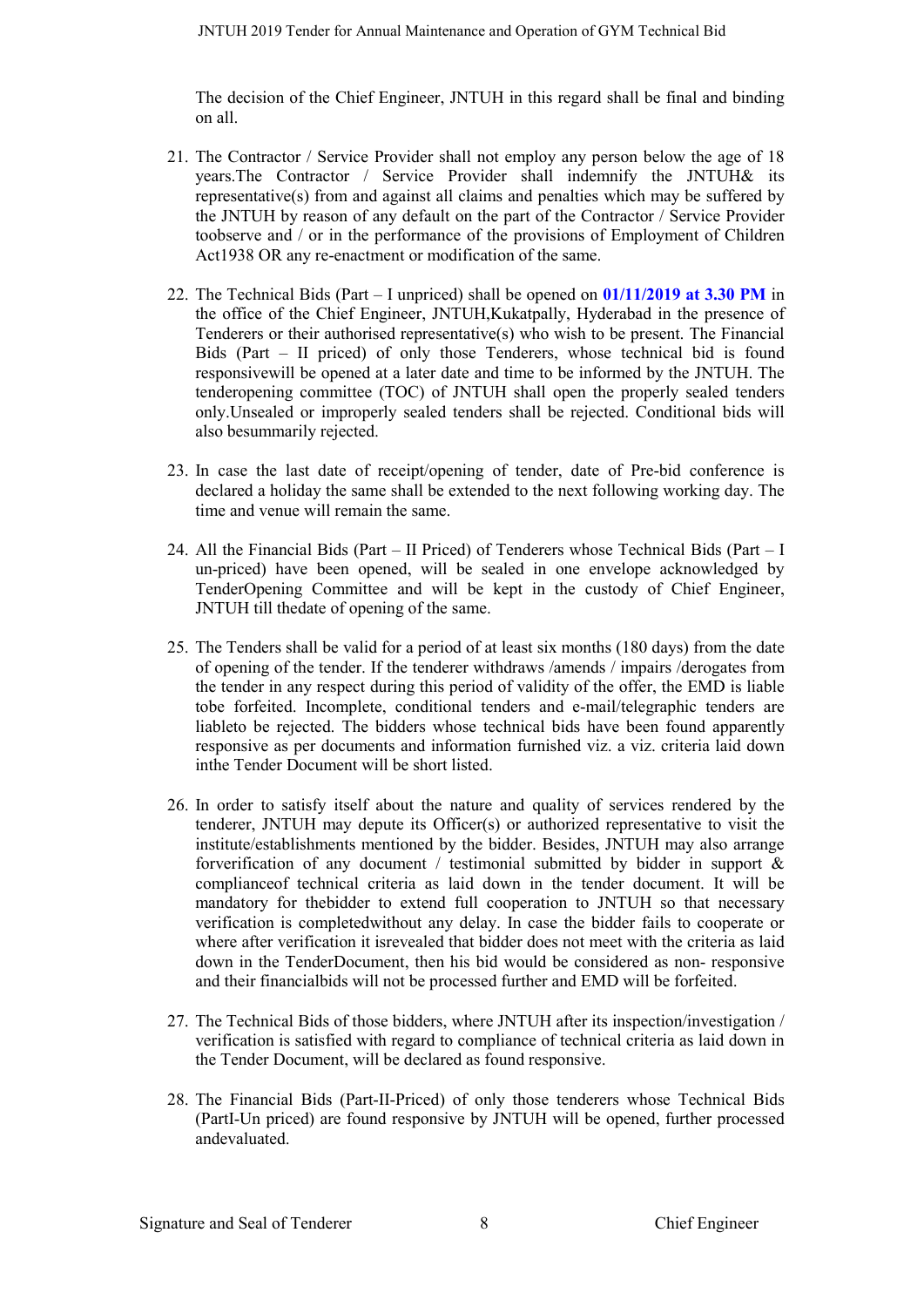- 29. JNTUH will award the contract to the successful evaluated bidder whose bid has been found to be responsive and who is eligible and qualified to perform the contract satisfactorily as per terms and conditions incorporated in this tender document.
- 30. JNTUH will communicate the successful bidder by letter sent through Courier/Registered Post/e-mail and by uploading on Company's website that hisbid has been accepted. This letter of award of work shall prescribe the amount of Charges per month which JNTUH will pay to the Contractor in consideration of the execution of work / services by the Contractor.
- 31. The successful Tenderer shall be required to deposit an additional sum of **Rs.20,000/- (Rupees Twenty thousand only)** as security amount by a Demand Draft drawn in the favour of The Registrar, JNTUH Kukatpally Hyderabad, payable at Hyderabad and present himself to execute a ContractAgreement with JNTUHasper terms and conditions of the tender on non judicial stamp paper of requisite value as applicable in the State of Telangana within 15 days from the date of receipt ofwork award letter. The EMD also of the successful tenderer will be merged with thesecurity amount. This total security amount of Rs.30,000/- (Rs. Thirty Thousand only) will remain with JNTUH throughout the period of contract. This security amountwill be refunded to the Contractor within 60 days of completion of the contractsubjectto (i) Satisfactory Performance of the Contract (ii) Deducting any dues payable toJNTUH on whatsoever account (iii) Any deduction due to Contractors/Service Providersobligation under the contract and subject to such deductions as may be necessary formaking of JNTUH's claim against the Service Provider. This Security deposit will notbear any interest of whatsoever kind.
- 32. The Service Provider/Contractor will also be required to submit a "No Dues" indemnity bond on non judicial stamp paper of requisite value duly notarized as per specimen enclosed in Annexure V after completion/termination of contract.
- 33. The selected Service Provider shall start the services in accordance with the time schedule specified in the work order issued by JNTUH after acceptance of Tender. Extension will not be given except in exceptional circumstances. In case the services are not started on the stipulated date as indicated in the work order, JNTUH reserves the right to cancel the work order and forfeit the EMD and or Security Deposit.
- 34. SIGNING OF CONTRACT: the successful Tenderer shall present himself for signing the contract within two weeks after receipt of a ward Letter from JNTUH. Commencement of services shell be made by the Contractor accordance with the schedule specified in the work Order issued by JNTUH.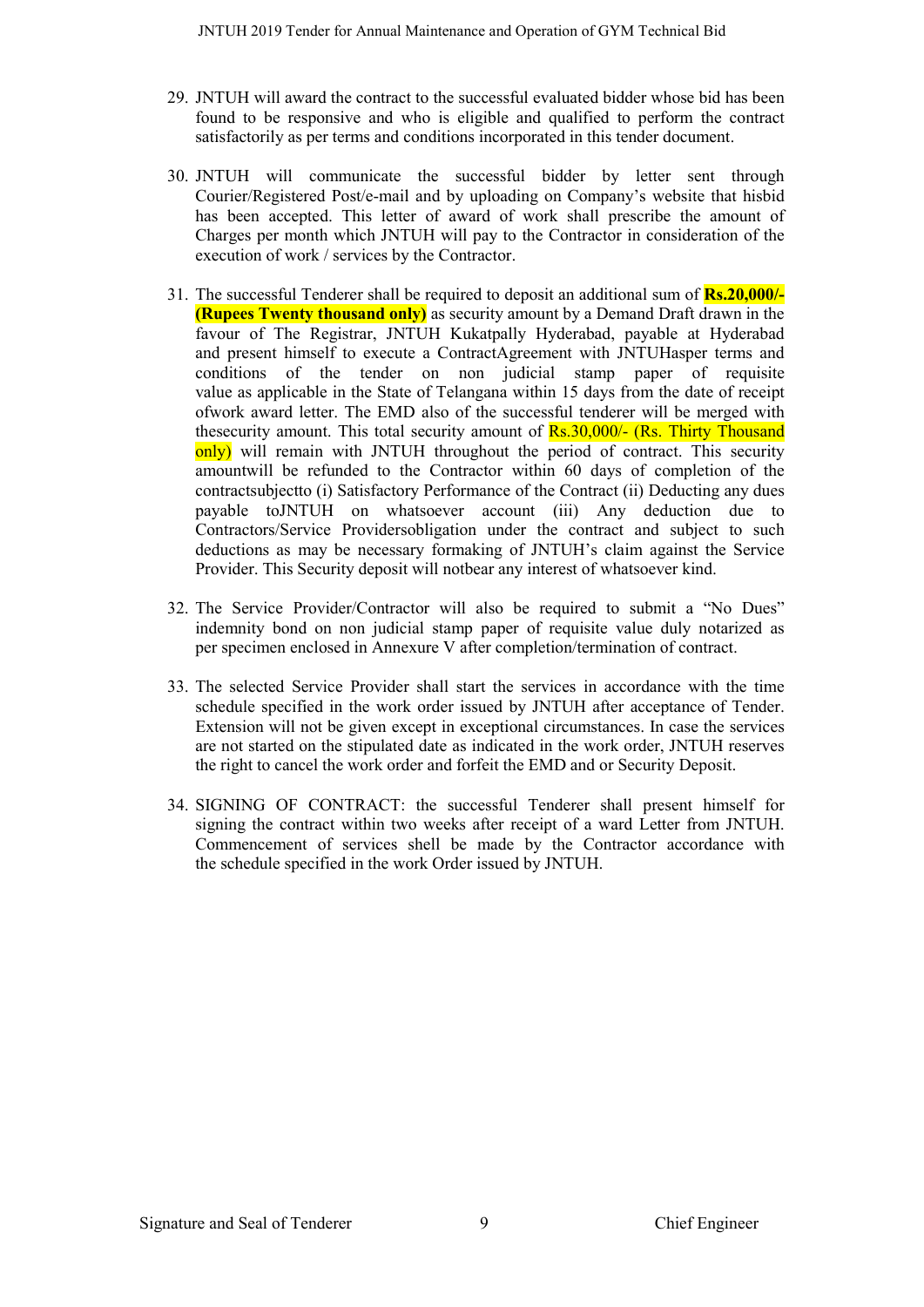| <b>Sl. No.</b>  | <b>Item Description</b>                                                            | <b>Make</b>    | Quantity                   |
|-----------------|------------------------------------------------------------------------------------|----------------|----------------------------|
| 1               | Treadmill with 5 HP AC Motor drive                                                 | <b>AEROFIT</b> | 4 Nos                      |
| $\overline{2}$  | CABLE LAT PULL DOWNstandard                                                        | <b>AEROFIT</b> | $1$ No                     |
|                 | weight stack in 220 lbs                                                            |                |                            |
| $\overline{3}$  | standard<br>weight<br>Leg<br>Extension                                             | <b>AEROFIT</b> | 1 N <sub>0</sub>           |
|                 | stackin.180 lbs                                                                    |                |                            |
| $\overline{4}$  | PRONE CABLE LEG CURstandard                                                        | <b>AEROFIT</b> | $1$ No                     |
|                 | weight stack min.180 lbs                                                           |                |                            |
| $\overline{5}$  | <b>LEVERAGE</b><br><b>SHOULDER</b><br><b>PRESS</b>                                 | <b>AEROFIT</b> | $1$ No                     |
|                 | standard weight stack min.220 lbs                                                  |                |                            |
| $\overline{6}$  | CHEST PRESS standard weight stack                                                  | <b>AEROFIT</b> | $1$ No                     |
|                 | min.200 lbs                                                                        |                |                            |
| $\overline{7}$  | <b>SEATED</b><br><b>LEG</b><br><b>CABLE</b><br><b>PRESS</b>                        | <b>AEROFIT</b> | $\overline{4 \text{ Nos}}$ |
|                 | standard weight stack min.250 lbs                                                  |                |                            |
| $\overline{8}$  | Lateral Raises a. Dimensions: 47inch                                               | <b>AEROFIT</b> | $1$ No                     |
|                 | $(L)$ x 50inch $(W)$ x 7inch $(H)$                                                 |                |                            |
| 9               | ROWING MACHINE a. Dimension:                                                       | <b>AEROFIT</b> | 1 No                       |
|                 | 83.5inch (L) x 31.9inch (H) x 40.2inch                                             |                |                            |
|                 | (W)                                                                                |                |                            |
| $\overline{10}$ | SMITH MACHINE a. fundamental -                                                     | <b>AEROFIT</b> | 2NoS                       |
|                 | thick rectangular tube With length                                                 |                |                            |
|                 | 54inch width 94inch and height88inch                                               |                |                            |
| $\overline{11}$ | BICEPS / TRICEPS<br>Standard<br>a.                                                 | <b>AEROFIT</b> | $1$ No                     |
|                 | weight stack min.200 lbs                                                           |                |                            |
| $\overline{12}$ | MULTI HIP MACHINE a. Mild Steel b.                                                 | <b>AEROFIT</b> | 1 N <sub>0</sub>           |
|                 | Weight Plate: 200lbs                                                               |                |                            |
| $\overline{13}$ | T BAR ROW a. Frame structures: high                                                | <b>AEROFIT</b> | $1$ No                     |
|                 | tensile strength steel,                                                            |                |                            |
| 14              | RECUMBENT BIKES<br>Dimension:<br>a.<br>60inch(L) $X$ 25inch(W) $X$ 46inch(H) $b$ . | <b>AEROFIT</b> | 1 N <sub>0</sub>           |
|                 | Maximum Watt: 350 Wat                                                              |                |                            |
| $\overline{15}$ | ABDOMINAL CRUNCH MACHINE a.                                                        | <b>AEROFIT</b> | $1$ No                     |
|                 | Curved back pads for full muscular                                                 |                |                            |
|                 | contraction and Self-aligning                                                      |                |                            |
| $\overline{16}$ | PECTORIAL FLY a. Standard weight                                                   | <b>AEROFIT</b> | $1$ No                     |
|                 | stack min.240 lbs                                                                  |                |                            |
| 17              | CABLE CROSS OVER<br>High<br>$\mathbf{a}$ .                                         | <b>AEROFIT</b> | 1 No                       |
|                 | Tensile<br>Steel<br>Strength<br>frame                                              |                |                            |
|                 | Continuous                                                                         |                |                            |
|                 | Note: Bidders are advised to visit and inspect all the equipment indicated above   |                |                            |
|                 | before submitting their offer.                                                     |                |                            |

# **LIST OF EQUIPMENT (Available with JNTUH)**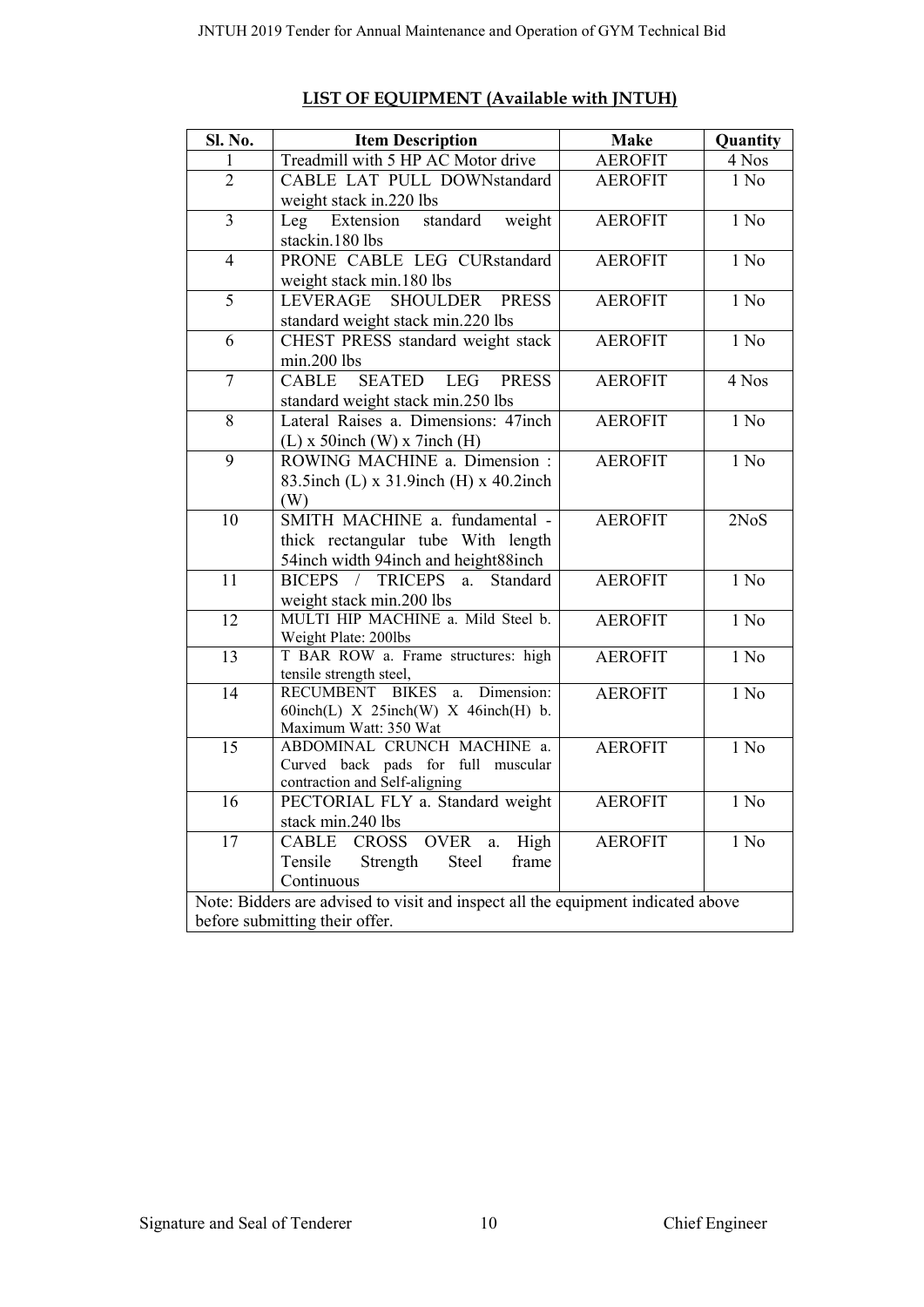#### **Section 4**

#### **TERMS AND CONDITIONS**

#### **1. THE SCOPE OF WORK:**

Contractor shall provide service more particularly defined in Annexure VII hereof [the"scope of service"] and annexure VIII (Deployment of workers) to JNTUH under thisagreement in the manner and on the terms and conditions contained herein. Contractor shall comply with the instructions provided by JNTUH from time to time relating to the performances of the service. Duties and obligations under this agreement .the service rendered by Contractor shall be subject to regular review by JNTUH and its decision as to the quality there of shall be final and absolute. Contractorand all persons engaged by Contractor shall abide by the applicable JNTUHrules.guidelines policies and procedures at all times during the performance of the servicesand the regulations issued by the various government authorities under whose jurisdiction this agreement will fall from time to time.

#### **2. THE SERVICE CHARGES:**

In consideration of the services to be provided by Contractor and performance of the terms and conditions contained in this agreement JNTUH shall pay to Contractor fixedmonthly amount as quoted in the Financial Bid.The lump sum amount quoted shall beinclusive of all wages, material for maintenance and operation of GYM equipments, all overheads and taxes. However, GST which the bidder/ contractor chargesextra in the bill as per applicable rules and which he is liable to deposit to the government authority in respect of this contract, if applicable, will be borne by JNTUH.All Statutory deductions such as TDS, surcharge, Education cess, Higher education cess will be deducted as applicable from time to time. Contractor shall raise the invoice/bill and JNTUH agrees to pay such invoices /bill within 15 working days of receipt and acceptance of the invoice/bill after the work for that month is certified by the Professor of Physical Education/Secretary Sports Council working at JNTUH.

- 3. The Service Provider/ Contractor shall operate and provide services to JNTUH, Kukatpally, Hyderabad and adjoining areas/space.
- 4. The earnest money will be forfeited if (i) the Tenderer withdraws his Tender during theperiod of Tender validity (ii) the successful Tenderer fails to deposit additional amountof  $\frac{Rs.20,000}{\cdot}$  towards security deposit within 7 days of award of work. The return/refund of EMD to the unsuccessful/non-responsive Tenderer(s) will be made within 30 days after the successful award of work. No interest shall be payable on it under any circumstances.
- 5. In the event of the Service Provider/Contractor not fulfilling the conditions of the contract, JNTUH reserves its right to forfeit the security deposit of Rs.30,000/- (Rupees Thirty Thousand only) placed with JNTUH hereinabove mentioned. The decision of the JNTUH shall be final and binding on the Contractor, in respect of such confiscation of the security of Rs.30,000/-.
- 6. The Service Provider/Contractor will be responsible for obtaining a licence/ renewing the licence as the case may be, from the Licensing Authority under the Contract Labour (Regulation and Abolition ) Act 1970 and JNTUH shall not be responsible for anydamage/losses/Penalties & Fines on this account
- 7. Immediately after the award of work, the Service Provider/Contractor will apply for obtaining a certificate/license from the office of The Assistant Labour Commissioner Kukatpally, Hyderabad to employ workers at JNTUH for providing Maintenance and Operation Services for GYM equipment's and submit the relevant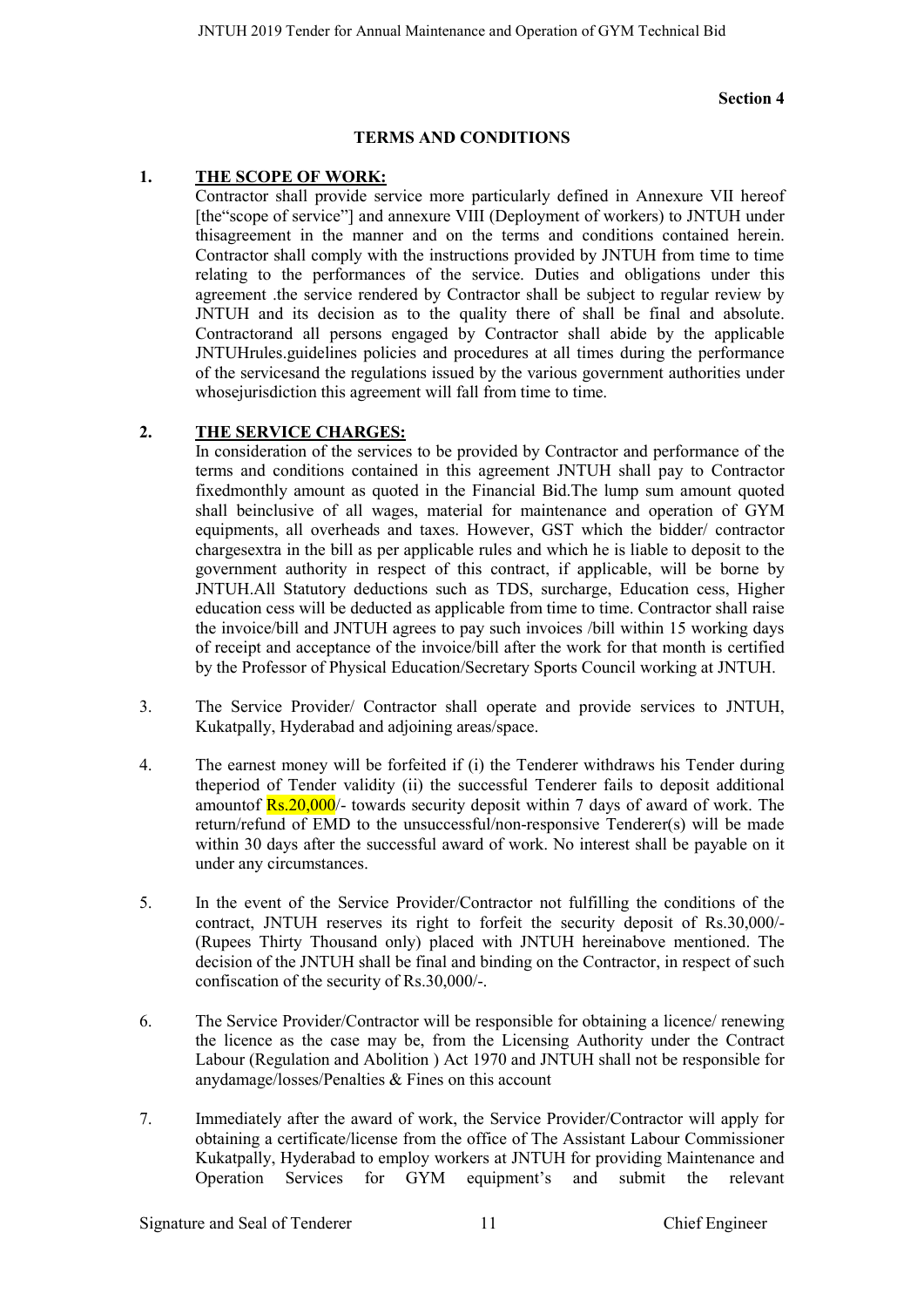certificate within one month from the date of award of the work. Extension of time period and waiver of this certificate, if required, will be at the sole discretion of JNTUHdepending upon the statutory requirements as per the law applicable.

- 8. The Service Provider /Contractor will be required to comply with the provisions of all relevant Acts, Notifications, Rules, Regulations and Guidelines etc., issued/ notified byCentral Government / Telangana Government/Municipal Corporation Kukatpally, Hyderabad or anyother Statutory Authority/Body, in force as on date or enacted/notified/implemented byany concerned authority during the period of contract. In case due to any violation byService Provider/Contractor of any provision of any Act, Notification, Rule, Regulationand Guideline etc. , if any penalty / fine /challan is imposed/ filed against JNTUH, thenJNTUH will recover all such money from the Service Provider/Contractor includingexpenses / damages which JNTUH deems fit. Besides. JNTUH may also terminate thecontract and forfeit the security deposit lying with JNTUH.
- 9. The regularity of the performance of the service will be of the essence and shall form acentral factor, while evaluating the performance from time to time. The Service Provider/ Contractor shall take all possible steps to ensure to maintain its performance as determined by JNTUH from time to time. If JNTUH notice that personnel of the Service Provider/ Contractor has/have been negligent, careless in rendering the said services, the same shall be communicated immediately to the Service Provider/Contractor who will take corrective steps immediately to avoid recurrence of such incidents and reports to JNTUH
- 10. If any of the worker of the Service Provider/ Contractor indulges in theft, negligence ofany illegal/irregular activities, the Service Provider/Contractor shall take appropriateaction against its erring worker and intimate accordingly to JNTUH or JNTUH itself cantake action in accordance with law.
- 11. All payments made by JNTUH shall be after deduction of tax at source wherever applicable as per the provisions of the Income Tax Act 1961
- 12. The Service Provider/ Contractor being the employer in relation to workers employed by it to provide the services under the terms and conditions shall alone be responsible and liable to pay wages/salaries to such persons. The wages/salaries shall be as fixed or prescribed under the Minimum Wages Act 1948 for the category of workers employed by it from time to time or by the State Government and/or any authority constituted by or under any law. He will ensure compliance of all the relevant labour laws.
- 13. The Service Provider/ Contractor shall issue identity cards on its own name and tradingstyle to its employees deployed for rendering the said services, which at JNTUH'soptionwould be subject to verification at any time. The JNTUH may refuse the entry into itspremises to any worker of the Service Provider/Contractor for not bearing such identitycard or not being perfectly uniformed as prescribed by JNTUH.
- 14. The worker provided by the Service Provider/Contractor shall always remain the employee of the Service Provider/ Contractor for all intents and purposes and the Service Provider/ Contractor shall alone be liable for any dispute amongst their employees and the Service Provider/Contractor which may arise in any Court of Law. The Service Provider shall be liable to make payment to its said employees towards their monthly wages/salaries and other statutory payments like Employees Provident Fund, Employees State Insurance, minimum wages, bonus, gratuity etc. JNTUH shall not be liable towards the Service Provider's employees directly and/or indirectly in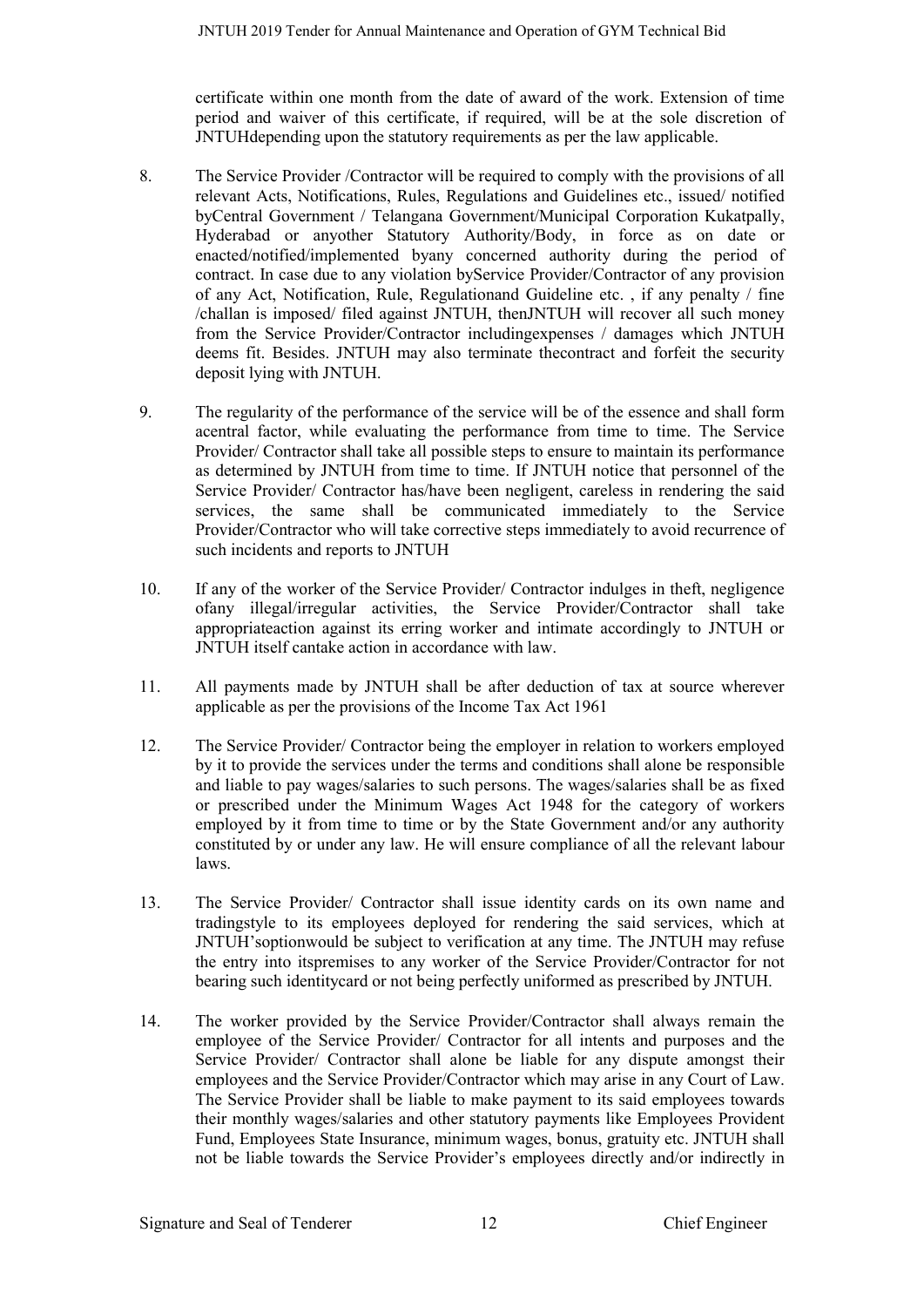anymanner whatsoever. The Service Provider/Contractor only shall be liable for any compensation/liabilities whatsoever under any Rules & Regulations, Law or Statute.

- 15. The Service Provider/ Contractor shall at all times indemnify and keep indemnified JNTUH against any claim on account of injury/disability/death of any of its workers caused while providing the services within/outside the site or other premises of JNTUH which may be made under the ESI Act or any other Acts or any other Statutorymodifications hereof or otherwise for or in respect of any claim for damage or compensation payable in consequence of any accident or injury sustained by the workers of the Service Provider or in respect of any claim, damage or compensation under labour laws or other laws or rules made there under by any person whether in the employment of the Service Provider/Contractor or not who provided or provides theservice at premises of JNTUH.
- 16. The Service Provider/ Contractor shall at all times indemnify and keep indemnified theJNTUH against any claim by any third party for any injury, damage to the propertyorperson of the third party or for any other claims whatsoever for any acts of commissionor omission of its employees or personnel during the hours of providing the services atJNTUH's premises or before and after that.
- 17. In case the Service Provider/Contractor discontinues the contract before the expiry of the period of contract, his security shall be forfeited.
- 18. JNTUH reserves the right to cancel or terminate this agreement by giving thirty daysnotice in writing without giving or assigning any reason(s) for doing so, and in the event of the Contractor wishing to terminate this agreement, the Contractor shall have to give at least six months notice to JNTUH in writing and in either event, the Contractor shall hand over the peaceful and vacant possession of the space (accommodation) as provided in the tender. The Contractor shall also hand over forthwith all the articles provided to them and no broken item(s)/articles(s) shall be taken back which must be replaced by the Contractor or shall pay the cost thereof.
- 19. (i) On completion of the contract, the Service Provider /Contractor will submit an indemnity bond on Non Judicial stamp paper of requisite amount duly notarized regarding "No Dues" confirmation. (ii) In the event of the earlier termination by eitherparties to the contract or expiry of the contract, the Service Provider/ Contractor shallbe obliged to continue providing the services on the same terms and conditions asprovided in the contract, till such time as JNTUH is able to make any alternativearrangement or JNTUH has agreed in writing to allow the Contractor to discontinueearlier. JNTUH will ensure that all payments due for services rendered by the ServiceProvider/ Contractor till the expiry or the earlier termination of the agreement shall bepaid to the Service Provider/ Contractor within 30 days thereof after the submission ofindemnity bond regarding "No Dues". The specimen of the Indemnity bond is as perAnnexure V**.**
- 20. The Contractor / Service Provider shall provide uniform (Two shirts / Two trousers / Two pairs of socks / One saafa for covering head / One belt / one pair of shoes / One pair of Sandals / Chappals, one Jacket or Sweater per year to each worker) to the Supervisor / Workers deployed by them at JNTUH.
- 21. The expenses for washing/cleaning/ironing shall be borne by the Service Provider/Contractor and provision thereof may be kept in mind while quoting the amount of charges. The Service Provider/Contractor will be responsible for loss or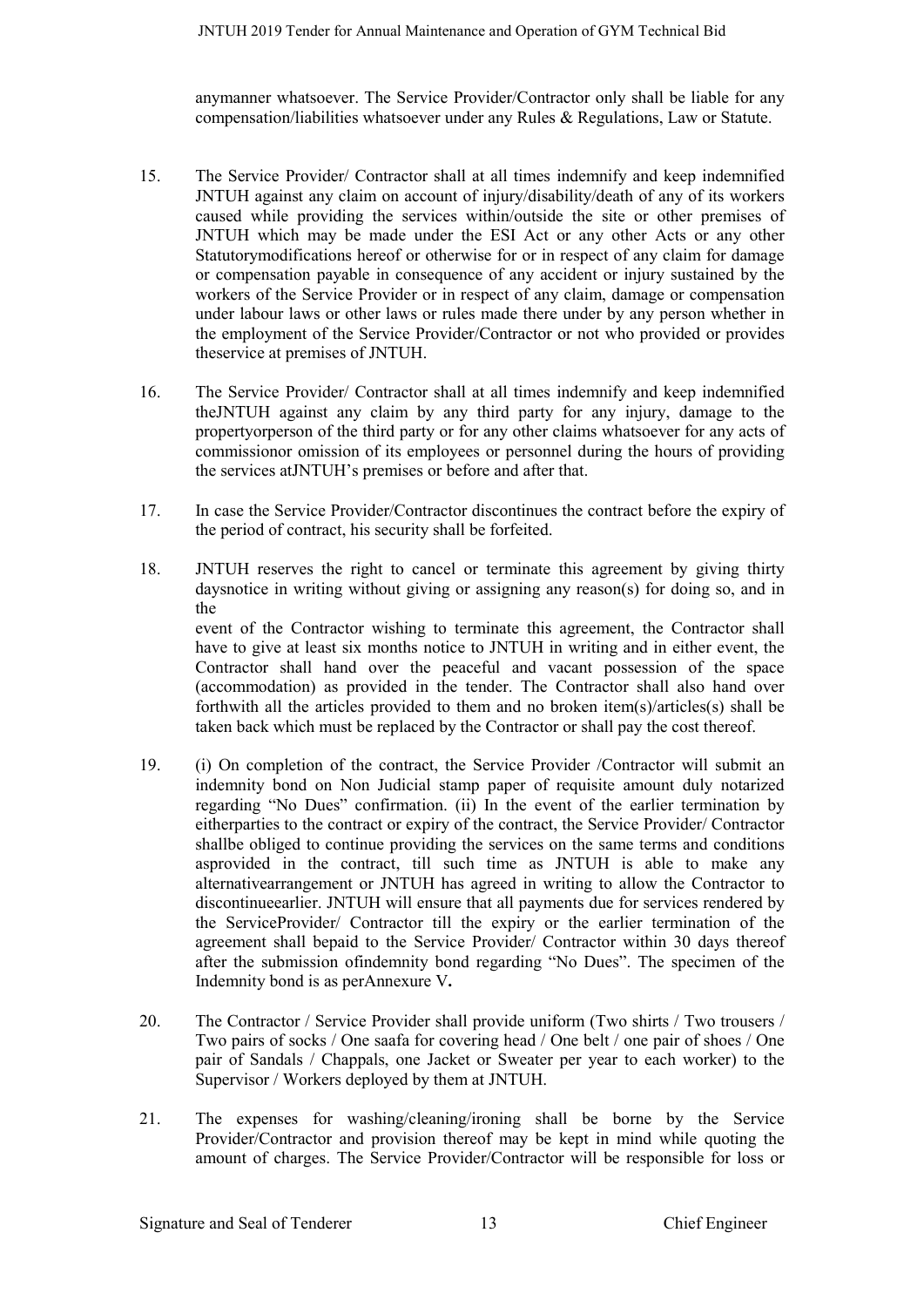damage to the uniform. In case of loss or damage/ pre-mature replacement, the Service Provider/ Contractor will be responsible for bearing the cost thereof.

- 22. All the workers deployed in JNTUH should always be in uniform to be provided by Service Provider/Contractor. In case the workers are not found in proper uniform, the JNTUH reserves the right to impose penalty and not allow such persons within the premises.
- 23. The antecedents of the workers deployed by the service provider/Contractor should becredible and above board at the risk and responsibility of the Service Provider/Contractor. They should be healthy, physically fit and free from communicablediseases. The Service Provider/ Contractor shall communicate to JNTUH the name,parentage, residential address, date of birth, previous experience etc., along with aphotograph of the workers. The workers deployed will be issued identity card by theservice provider/Contractor which will be required to be worn at the time of duty. The workers deployed on the job for various activities will not be changed by the ServiceProvider/ Contractor without the approval of JNTUH.
- 24. The Service Provider/ Contractor shall be responsible for the attendance of his employees in JNTUH. In case of any employee of the Service Provider/Contractor remains absent or granted leave by them, they will send/arrange his/her substitute. Otherwise in addition to deduction of wages for the day(s) a penalty of Rs.100/- per day per person will be imposed on him and the penalty so imposed will be deducted from the bill of the Service Provider/Contractor.
- 25. The JNTUH or its representative(s) shall be at liberty to check at any time, the deployment of workers by the Service Provider/Contractor.
- 26. In case of any pilferage, theft breakage etc., to the property/assets of JNTUH, the ServiceProvider/ Contractor will be responsible. The JNTUH will be at liberty to deducttheamount of such loss from the monthly bill/security deposit of the Service Provider/Contractor after holding an enquiry. The decision of JNTUH to this effect shall be finaland binding upon the parties. In case of unsatisfactory performance and violation ofany condition of the tender/ contract, the contract shall be liable to be cancelled andsecurity will be forfeited.
- 27. The Service Provider/ Contractor shall not sublet the contract to any other concern/individual. The Service Provider/ Contractor shall itself perform the services and all obligations and duties as per tender/contract. Except with the prior written consent of the other party, neither the benefit nor the burden of the tender/contract shall be assignable by either of the parties except that JNTUH may assign or transfer itsrights and obligations under this agreement to any entity which acquires all or substantially all of the JNTUH's operating assets or into which JNTUH is merged or isreorganized pursuant to any merger or reorganization.
- 28. The Service Provider/Contractor and JNTUH shall make every effort to resolve any dispute or disagreement amicably by direct informal negotiations. However, in case ofany unresolved issues/disagreements/disputes in connection with the contract, the same shall be settled through Arbitration or through the Court of Law within the jurisdiction of Hyderabad. The resultant contract will be interpreted under Indian Laws.
- 29. The Service Provider/ Contractor shall provide services more particularly defined in Annexure VII hereof [the "Scope of Service"] and annexure VIII (Deployment of Workers) to JNTUH under this tender in the manner and on the terms and conditions contained herein.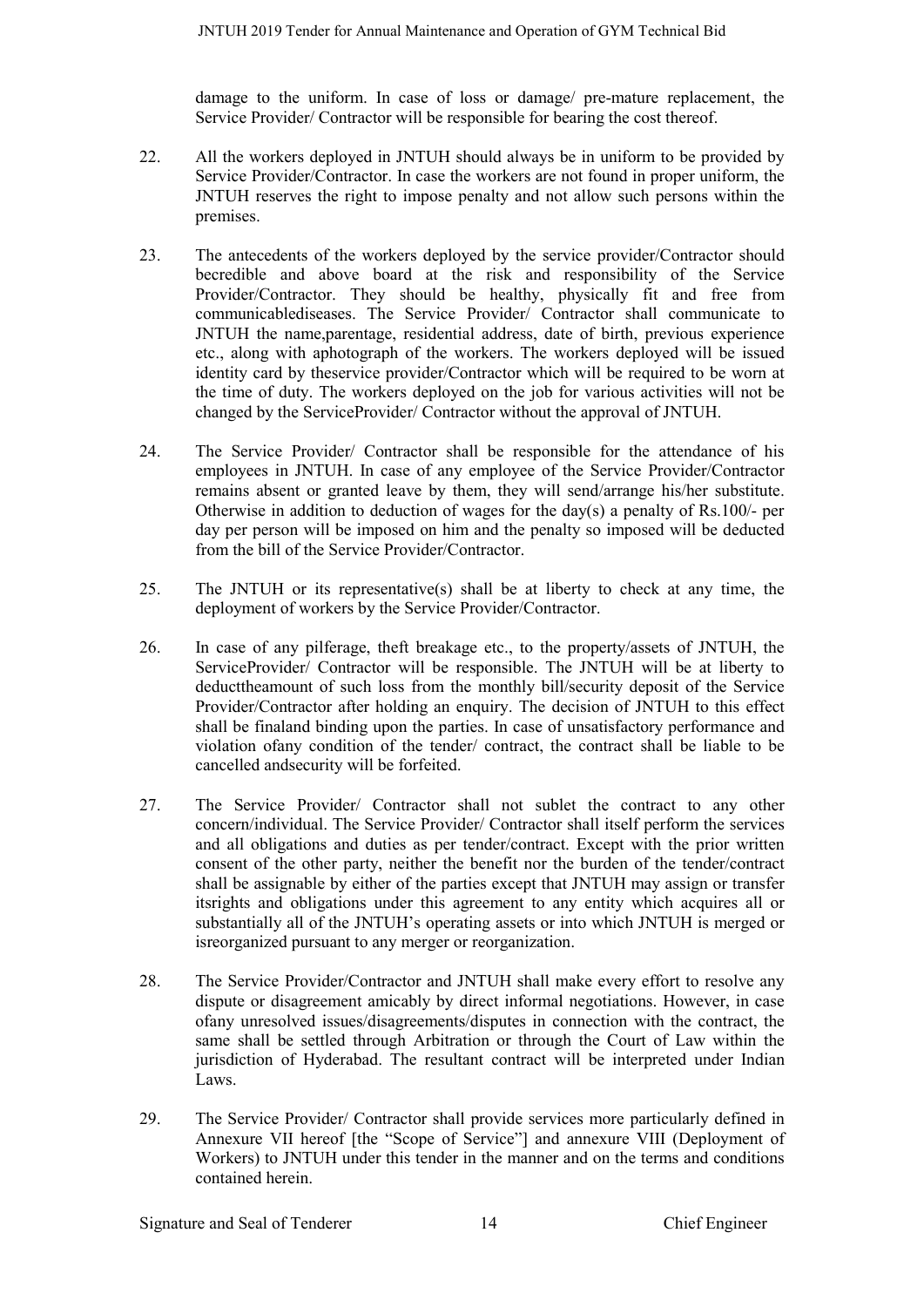- 30. The Service Provider/Contractor shall comply with the instructions provided by JNTUHfrom time to time relating to the performance of the services, duties and obligationsunder this agreement. The services rendered by the Service Provider/Contractor shallbe subject to regular review by JNTUH and its decision as to the quality thereof shall befinal and absolute.
- 31. The Service Provider/ Contractor shall abide by the applicable JNTUH rules, guidelines,policies and procedures at all times during the performance of the services and theregulations issued by the various Government Authorities under whose jurisdiction thisagreement will fall, from time to time.
- 32. In consideration of the services to be provided by the Service Provider/ Contractor andperformance of the terms and conditions contained in this agreement, JNTUH shallpayto the Service Provider/ Contractor the charges quoted in the financial bid.
- 33. The Service Provider/ Contractor shall raise the invoice/bill and JNTUH agrees to pay such invoices/bills within 15 working days of receipt and acceptance of the invoice/bill,as per terms and conditions of the tender/contract. All payments to the ServiceProvider/ Contractor shall be made by ECS/NEFT/RTGS subject to deductions,withholding of all applicables, taxes and charges from time to time in force.
- 34. The Service Provider/ Contractor represents and undertakes that:(i) It has full power and authority to enter into the agreement with JNTUH and perform the services and it has the necessary expertise and equipment to duly perform the services under this agreement.(ii) It shall render the services and perform its obligations and duties as per tender accurately and efficiently and in accordance with the instructions, specifications,procedures, standards, guidelines, time frame, if any as mentioned in this agreement,or as are issued from time to time by JNTUH for the performance of the services to thesatisfaction of JNTUH.(iii) It shall be responsible for its corporate and personal taxes ifany, and shall indemnify and hold JNTUH harmless for any liability in this connection.(iv)It shall be responsible for ensuring that all workers engaged by the Service Provider/Contractor to provide services to JNTUH shall hold at all times the necessary expertiseand shall abide by JNTUH's instructions, specifications, procedures,standards,guidelines, and time frames at all times during the performance of the services.
- 35. The Service Provider/Contractor shall be fully responsible to observe all the relevant Rules & Regulations/ laws/Statute etc. as amended from time to time in regard to his workers and compensation and other benefits I risks in relation to workers engaged byhim. The Service Provider/Contractor shall maintain all the statutory registers requiredunder labour laws. The Service Provider/ Contractor shall also produce these recordson demand by JNTUH. If he fails to do so, his failure will be a breach of the contract andJNTUH may at its discretion cancel the contract without prejudice to any other actionunder the law and contract. The Service Provider/Contractor shall also be liable for anypecuniary liability and/or penal liability arising on account of any violation by him of theprovisions of any Rules & Regulations/ laws/Statute etc.
- 36. JNTUH shall have the right to deduct from the money due to the Service Provider/Contractor, any sum required or estimated to be required, for making good theloss suffered by any worker, by reason of non- fulfillment of the conditions of the contract for the benefit of the workers, non-payment of wages or of deduction made from their wages which are not justified by their terms of the contract or nonobservance of the Regulations.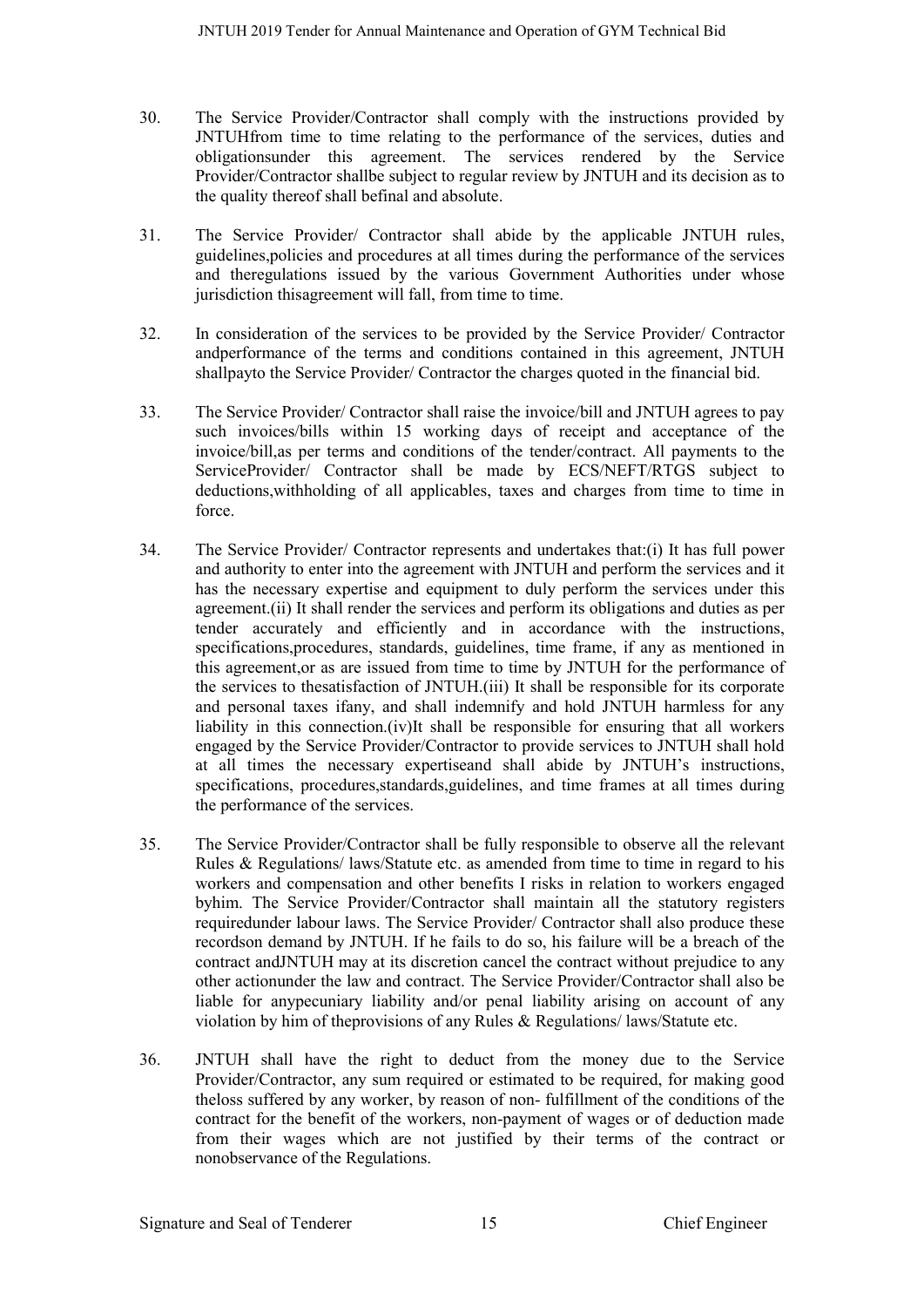- 37. Nothing in this tender shall be deemed to create any partnership, joint venture, agency between JNTUH and the Service Provider/ Contractor or their representatives and employees and nothing herein shall deem to confer on any party, any authority to incurany obligation or any liability on behalf of the other party. The Service Provider/Contractor is an independent Contractor and not an employee, agent, associate orauthorized representative of JNTUH and the Service Provider/ Contractor undertakesthat it shall not undertake any obligation or liability in the name of or on behalf of JNTUHwhatsoever.
- 38. Nothing in this tender shall by implication or expression be taken to mean or imply thatany of the persons deployed, engaged as per Annexure VIII by the Service Provider/Contractor for rendering the services, are employees of JNTUH or engaged by JNTUH.The Service Provider/ Contractor shall be deploying workers who shall be in soleemployment of the Service Provider/Contractor and Service Provider/Contractor shallbe solely and fully responsible for the acts, salaries, wages, remunerations or anyother statutory or other payments of the workers. Under no circumstances shall JNTUHbe liable for any payment or claim or compensation [including but not limited tocompensation on account of injury, death, termination] .In case any liability falls onJNTUH for any reason, the Service Provider/ Contractor shall keep JNTUH indemnifiedagainst the same. In order to give effect to this, the Contractor shall incorporatesuitable clause in the appointment letters to be issued to its workers mentioningthat the workers are employees of the Service Provider/ Contractor, a copy ofwhich should be given to JNTUH for perusal and record.
- 39. In the event JNTUH notifies that it is not satisfied with any worker engaged by the Service Provider/ Contractor to render the services to JNTUH, or if JNTUH has reason/s to believe that a person/s engaged by the Service Provider/ Contractor to provideservices to JNTUH is/are not abiding by JNTUH's rules, guidelines, policies andprocedures, then the Service Provider/ Contractor shall, within 7 days, replace suchworkers to the satisfaction of JNTUH.
- 40. The Service Provider/Contractor & the workers deployed by him at the JNTUH Premisesshall maintain confidentiality of any information in their possession during their workingat JNTUH& thereafter.
- 41. The Service Provider/ Contractor shall allow JNTUH, its management, auditors, regulators and/or agents, the opportunity of inspecting, examining, auditing and /or taking copies of the JNTUH records with the Service Provider/ Contractor.
- 42. The Service Provider/ Contractor hereby undertakes to indemnify JNTUH in respect ofall claims, damages, costs and expenses suffered or incurred by JNTUH on account ofany claims of any nature described in the conditions herein.
- 43. The Service Provider/ Contractor shall wholly and solely be liable for all disputes and liabilities arising out of/while providing the services under this contract for any purchases, any sample taken by Govt. Authorities or otherwise for any dispute under the Laws of the land, in any court of law.
- 44. The penalties towards lapses on the part of the Service Provider/Contractor or his workers on account of inadequate manpower, non-compliance of statutory requirements, non-performance and unsatisfactory services, non-wearing of uniform, non-display of identity card, misuse of any place including JNTUH campus, entry of unauthorized person, non-receipt of call from JNTUH representative(s), nonswitchingon / off water pumps and electricity, pilferage / damage / loss to JNTUH property in anymanner etc., shall be imposed by the JNTUH which will be final and binding on theService Provider/Contractor.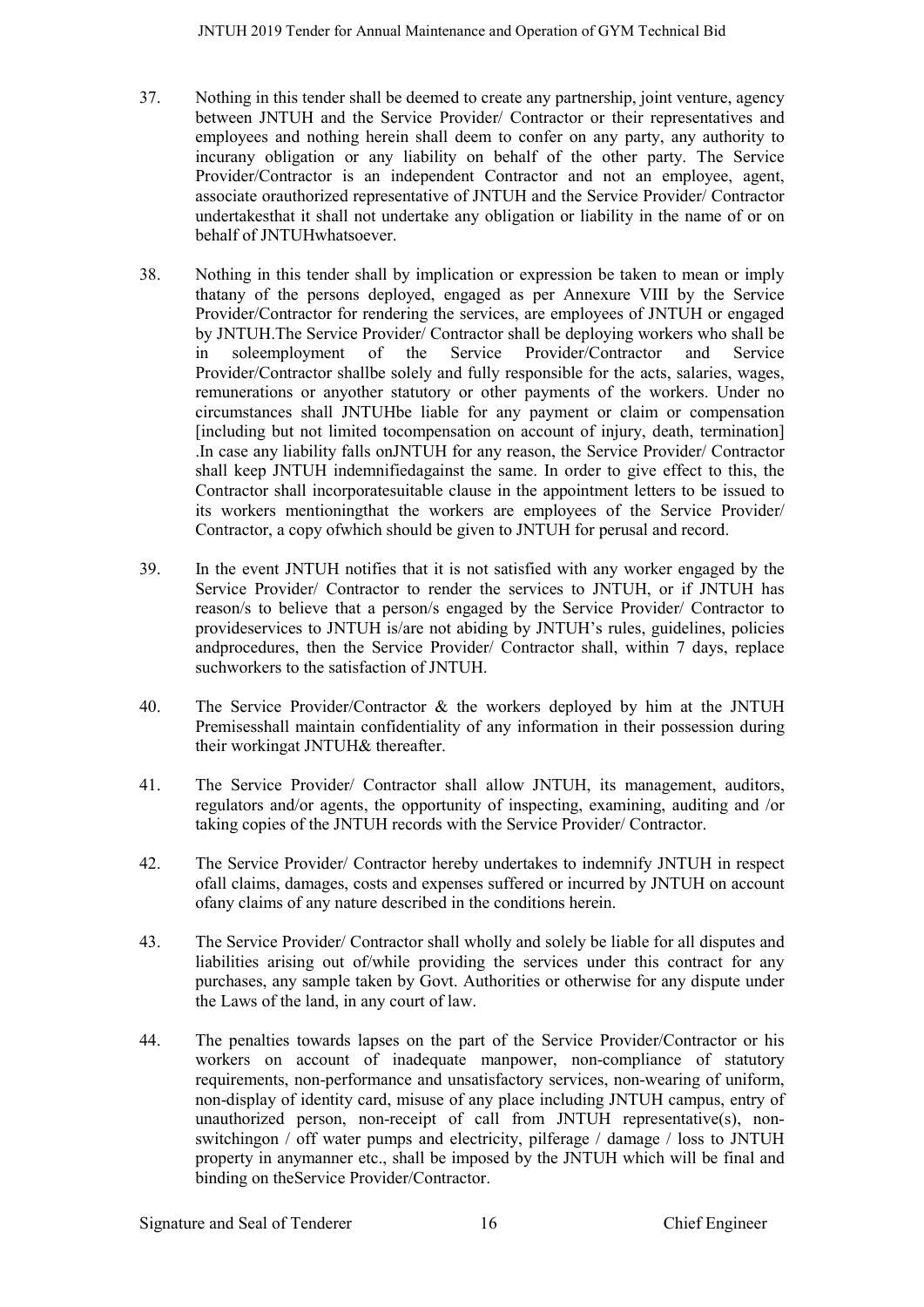- 45. If at any stage, it is revealed that the documents/certificates/testimonials submitted by the Service Provider/ Contractor are forged or have been manipulated, the work order issued to the Service Provider/ Contractor shall be cancelled and Security amount deposited with JNTUH shall be forfeited without any claim whatsoever on JNTUH and theService Provider/Contractor shall be liable for action as appropriate under the relevantlaws.
- 46. Without prejudice to any of the rights or remedies under this contract, if the Service Provider/Contractor dies, JNTUH shall have the option of terminating the contract without compensation to the legal or other heirs of the Service Provider/ Contractor.
- 47. JNTUH shall accept no liability explicit or implicit for, nor any financial or other consequences arising from, sickness, injury, damages or death of the personnel of the Service Provider/Contractor, of the staff members or of any sub-Contractor or agent or of any person performing on their behalf any work under the present contract, includingthe time spent in travel, nor for any damages which may arise by reason of the neglector default of any of them.
- 48. The Service Provider/Contractor shall maintain proper records about the attendance oftheir staff in the prescribed format as given in the Contract Labour (Regulation and Abolition) Act, 1970 along with contract labour (Regulation and Abolition Rules, 1971and would ensure that full staff strength is maintained. If due to any exigency, anyworker is absent the Service Provider/ Contractor should take immediate steps to provide its substitute subject to the compliance of relevant Rules  $\&$  regulations/laws/ Statute.
- 49. The Service Provider/Contractor must ensure that the wages to the Workers based on Notification by The Chief Labour Commissioner (Central) New Delhi from time to time,are paid within the stipulated time period as provided under relevant Rules & Regulations/Law/Statute in force within State of Telangana. The Service Provider/ Contractor will not link the payment of wages to the workers with settlement of his billsby the JNTUH. The Service Provider/ Contractor has to first pay the wages to theWorkers and then put up his bill for payment. Payment of bills will be made on monthlybasis through ECS/RTGS/ NEFT only, provided that the Maintenance and Operation Services for GYM equipment's provided were / are satisfactory during the month and subject to deduction of Penalty imposed if any as per terms and conditions of tender/contract.
- 50. The Service Provider/Contractor will deduct ESI contribution and Provident fund contribution of the employees from the minimum wages of the workers at the rate as applicable from time to time and deposit the same with the appropriate authorities along with Employer's contribution of ESI and PF as per the rate applicable from timeto time.
- 51. The Service Provider/ Contractor will be liable to get the Provident fund refunded fromthe Provident Fund Commissioner of the worker, if he is terminated or dies or leavesthe job.
- 52. The Service Provider/Contractor himself or their authorized representative must visit the premises at least once in a week and/or whenever required and contact the person authorized by the JNTUH to look into Maintenance & operation Services for GYM equipments matters. Any deficiencies in the services should be rectifiedimmediately when pointed out by such authorized person.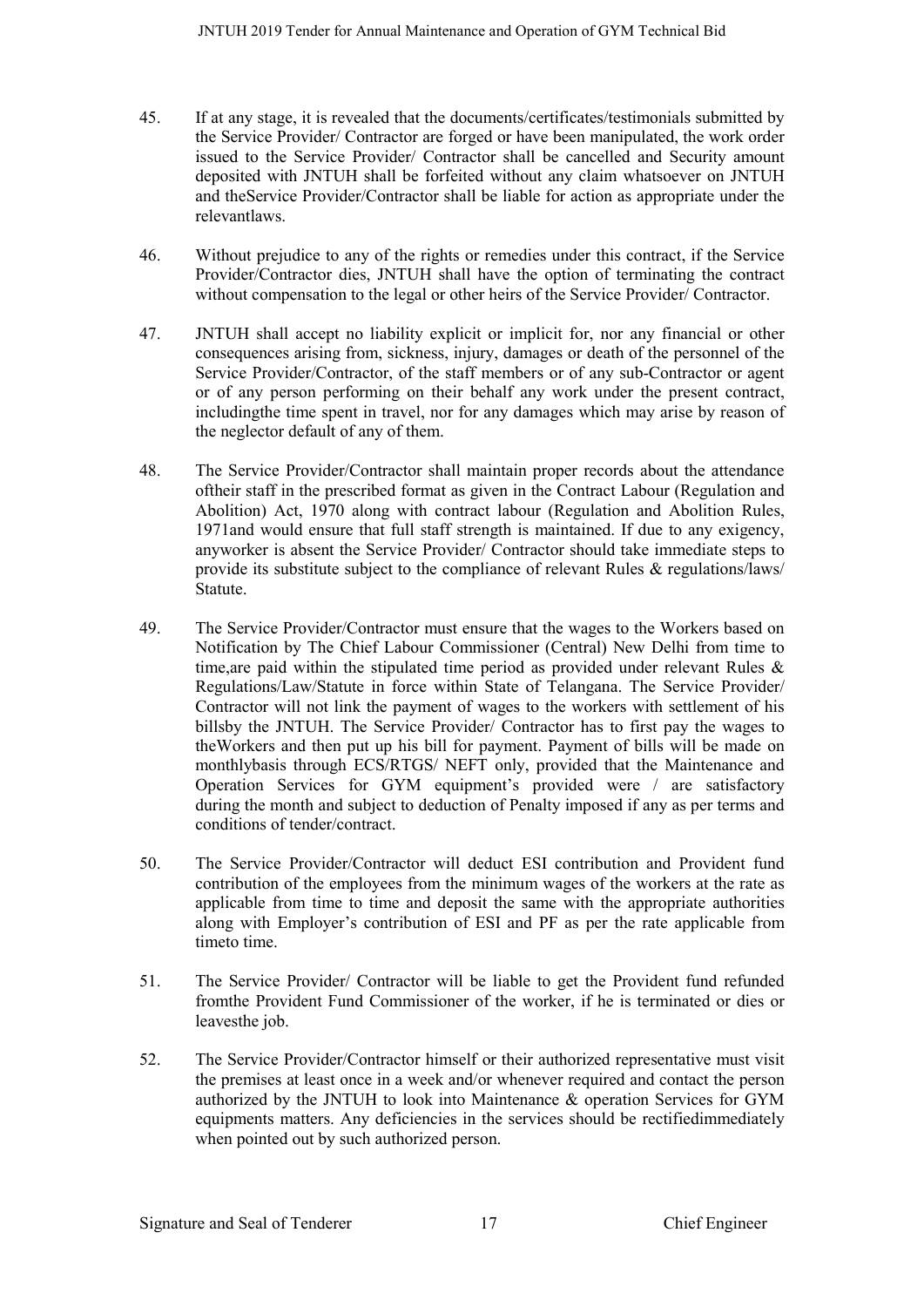53. Any dispute arising out of this contract including any clarification as to the intent or interpretation of any of the provisions of these terms and conditions, the same shall be first referred to / sought from the Chief Engineer,, whose decision in the matters shall be finaland binding on the Service Provider / Contractor. Any other matter relevant to but notcovered in the contract shall also be decided by making reference to the Chief Engineer,, JNTUH, whose decision will be final and binding on the Service Provider / Contractor.Ifthe Dispute is not resolved through the reference made to the Chief Engineer,, JNTUH, areference of the same shall be made to a Sole Arbitrator to be appointed by theChief Engineer, JNTUH Kukatpally, Hyderabad for adjudication of the same in accordance with theprovisions of Arbitration & Conciliation Act-1996 and any statutory modifications thereunder from time to time. There shall be no objection if the Sole Arbitrator to beappointed is a Competent Officer of JNTUH in the discretion of the Chief Engineer,JNTUH,Kukatpally, Hyderabad. The Service Provider / Contractor and JNTUH shall make every effort toresolve any dispute or disagreement amicably by direct informal negotiations.However, in case of any unresolved issues / disagreements / disputes in connectionwith the contract, the same shall be settled through Arbitration or through the Court ofLaw within the jurisdiction of Kukatpally, Hyderabad. The resultantcontract will be interpreted underIndian Laws.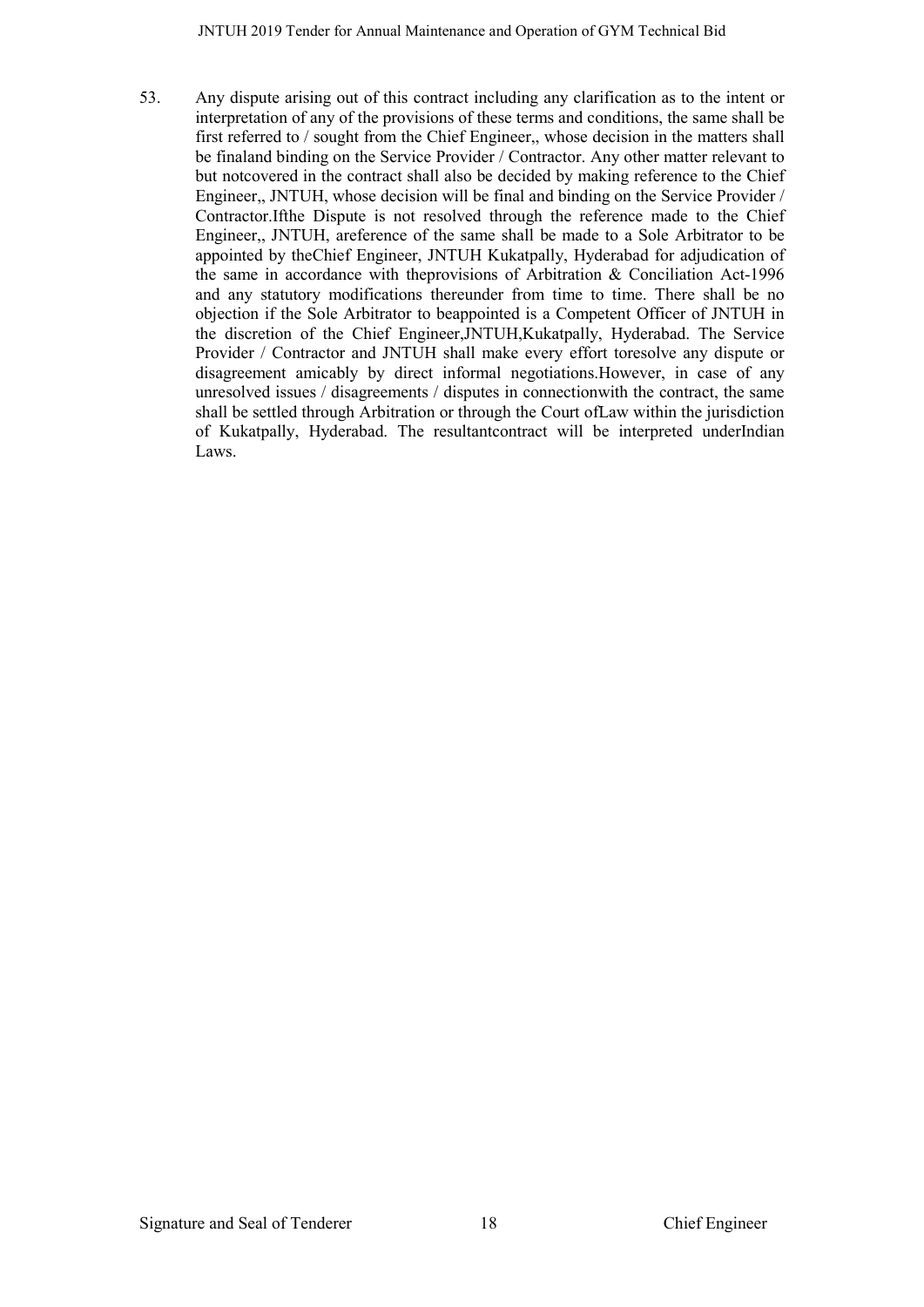#### **ANNEXURE-I**

# **CHECK-LIST FOR DOCUMENTS TO BE PLACED IN TECHNICAL BID PART-I (UNPRICED) ENVELOPE**

# **Please tick (√)**

| SI.<br>No.     | Documents to be attached                                                                                                      | Yes | N <sub>0</sub> |
|----------------|-------------------------------------------------------------------------------------------------------------------------------|-----|----------------|
| 1              | Proof of the tenderer being based at India level and operating their                                                          |     |                |
|                | business in and around Telangana State.                                                                                       |     |                |
| $\overline{2}$ | EMD of Rs.10,000/-(Rs.Ten thousand only) in the form of DD                                                                    |     |                |
|                | issued by any scheduled commercial bank in favour of The                                                                      |     |                |
|                | Registrar, JNTUH Kukatpally, Hyderabad                                                                                        |     |                |
| $\overline{3}$ | Processing Fee (non-refundable) Separate demand draft for                                                                     |     |                |
|                | Rs.1180/- issued by any scheduled commercial bank in favour of                                                                |     |                |
|                | The Registrar, JNTUH Kukatpally, Hyderabad if the tender is                                                                   |     |                |
|                | downloaded from JNTUH's website.                                                                                              |     |                |
| $\overline{4}$ | Tenderer's self-attested copy of the PAN /TAN card issued by the                                                              |     |                |
| 5              | Income Tax Department<br>Self-attested copy of GST Registration Number (if applicable)                                        |     |                |
| 6              | of<br>valid<br>Employee<br>Self-attested<br>copy<br>Provident<br>Fund                                                         |     |                |
|                | Registration number from concerned authorities.                                                                               |     |                |
| $\tau$         | Self-attested copy of valid ESI Registration Number from concerned                                                            |     |                |
|                | authorities.                                                                                                                  |     |                |
| 8              | Agency should be running a minimum of 5 gyms with at least                                                                    |     |                |
|                | 100 registered members in each gym                                                                                            |     |                |
| 9              | Proof of turnover for atleast three out of the last four financial                                                            |     |                |
|                | years (2015-16, 2016-17, 2017-18 & 2018-19) duly certifiedbya                                                                 |     |                |
|                | Chartered Accountant (minimum average annual turnover should be                                                               |     |                |
|                | Rs.15.00 lac) of which one financial year turnovershould be of at                                                             |     |                |
|                | least Rs.20.00 lac (Attach certificates for all three years)                                                                  |     |                |
| 10             | A certificate regarding non relationship of Service Provider/                                                                 |     |                |
|                | Contractor with the employees as per Annexure-IV                                                                              |     |                |
| 11             | Self-Attested copy of Registered Partnership Deed/Certificate                                                                 |     |                |
|                | of Incorporation and Registration Certificate where the tender<br>is submitted on behalf of Partnership/Company/Society etc., |     |                |
| 12             | Self-Attested copy of Power of Attorney duly stamped and                                                                      |     |                |
|                | authenticated by Notary Public where Tender is signed                                                                         |     |                |
|                | byAgent/Authorized<br>Representative<br>behalf<br>of<br>on                                                                    |     |                |
|                | anyIndividual/SoleProprietor/Partnership firm/Society                                                                         |     |                |
| 13             | Compliance Report as per given draft at Annexure-II                                                                           |     |                |
| 14             | Declaration in the form of affidavit that individual/firm/organization                                                        |     |                |
|                | including<br>its Partners/<br>Shareholders/Directors<br>were<br>never                                                         |     |                |
|                | blacklisted/prosecuted by anydepartment/statutory authority in India                                                          |     |                |
|                | or by any CourtAnnexure-VI                                                                                                    |     |                |
| 15             | Tendering Agency's profile as per Annexure-III                                                                                |     |                |
| 16             | List of present and past clients as per Annexure-XI.                                                                          |     |                |
| 17             | Financial Bid as per Annexure-X                                                                                               |     |                |
| 18             | The service provider/Contractor should have IT returns for                                                                    |     |                |
|                | last three financial years.                                                                                                   |     |                |
| 19             | The service provider/Contractor should furnish satisfactory                                                                   |     |                |
|                | certificate from the Clients.                                                                                                 |     |                |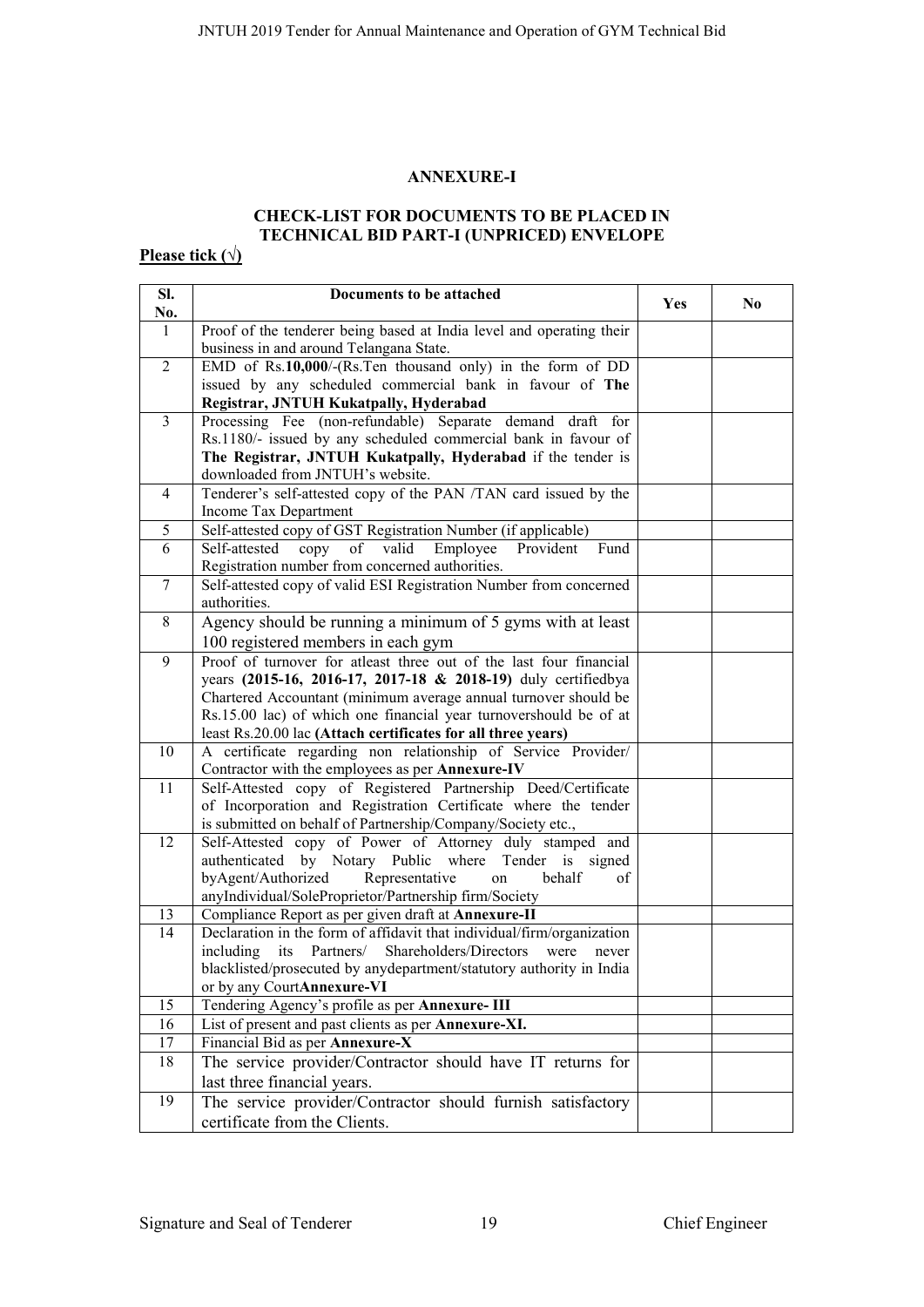#### **ANNEXURE- II**

#### **COMPLIANCE REPORT**

To

The Chief Engineer, Engineering Department, JNTUH Kukatpally. Hyderabad – 500085.

#### **Sub:- Tender for Annual maintenance and Operation of GYM at JNTUH Indoor Stadium, Kukatpally, Hyderabad.**

Dear Sir

I/We certify that I/We have read the terms and conditions of the tender. I/We undertake that it is my/our responsibility to ensure that being the employer in relation to persons engaged/deployed by me/us to provide the services/activities under this tender as well as to make the payment of monthly wages/salaries, which in any case shall not be less than the minimum wages as fixed or prescribed under the Minimum Wages, Act, 1948 along with all other statutory dues as Employees Provident Fund, Employees State Insurance, Employees deposit Link Insurance etc. to his employee. I/We undertake to observe the compliance of all the relevant labour laws as applicable viz. Payment of Wages Act, 1936, Minimum Wages Act,1948 , The Factories Act 1948, The Employees Compensation Act 1923 (Workmen's Compensation Act 1923) Payment of Bonus Act 1965, Payment of Gratuity Act 1972, The Equal Remuneration Act 1976, The Industrial Dispute Act 1947,Contract Labour (Regulation and Abolition) Act,1948, Contract Labour (Regulation and Abolition) Act, 1970, State/UT Contract Labour /(R&A) Rules, 1974, EPF Act,1952, ESI Act (1948) as applicable and as amended from time to time and or any other Rules framed thereunder from time to time by the Central or State Government and or any authority constituted by or under any law, for the category of persons deployed be me/us.

Certified that I/We have read over the tender document containing Section-I (Notice invitingTender), Section -2 (Eligibility Criteria), Section-3 (Instructions to Tenderer) Section 4 (terms and conditions) and all Annexures attached to and forming a part of tender document. I/We have understood the contents of complete tender document (Technical Bid as well asFinancial Bid).

I/We undertake to abide the terms and conditions as laid down in the tender document and the Annexures as stated above in case the work order is allotted to me/us.

| $Place: \ldots \ldots \ldots \ldots \ldots \ldots$ |  |  |  |  |  |  |  |  |  |  |  |
|----------------------------------------------------|--|--|--|--|--|--|--|--|--|--|--|
|                                                    |  |  |  |  |  |  |  |  |  |  |  |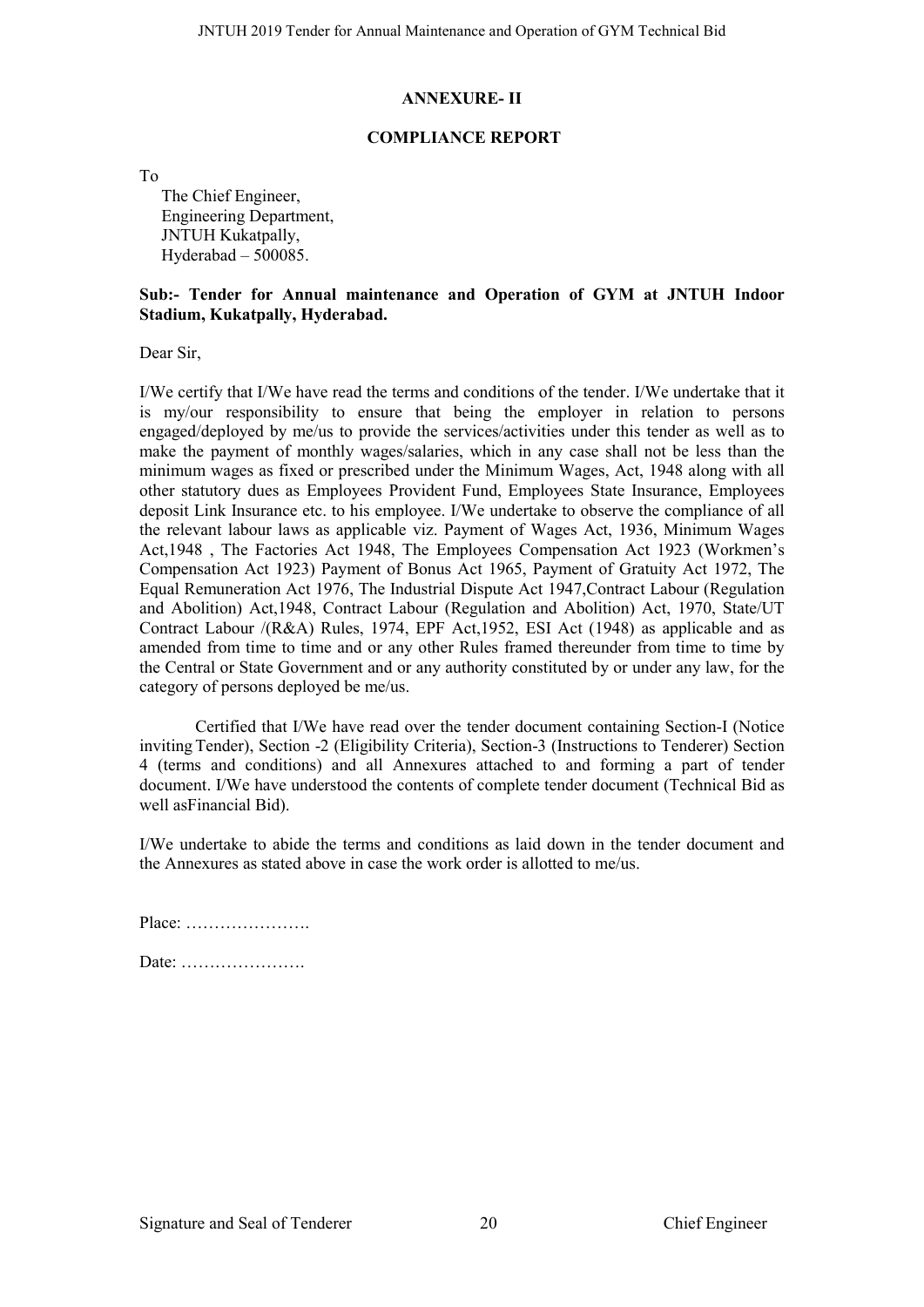### **ANNEXURE- III**

#### **TENDERING AGENCY'S PROFILE**

| $\mathbf{1}$   | Name & Registered Address of firm/Agency and Telephone<br>numbers.                                                  |  |
|----------------|---------------------------------------------------------------------------------------------------------------------|--|
| $\overline{2}$ | Whether based in Telangana State and Registered with<br>ESI / PF and other statutory authorities in Telangana State |  |
| $\overline{3}$ | Registration No. of the Firm/Agency                                                                                 |  |
| $\overline{4}$ | Name, Designation, Address & Tel. No. of contact person                                                             |  |
| 5              | Fax Number, E- Mail and Mobile Number                                                                               |  |
| 6              | Please specify as to whether tenderer is sole proprietor<br>/Partnership firm / company or any other establishment. |  |
| $\overline{7}$ | Name, Address and Telephone No. of Heads/ partners etc.<br>be specified                                             |  |
| 8              | PAN /TAN No. issued by Income Tax Dept.                                                                             |  |
| 9              | Service Tax No. / GST No.                                                                                           |  |
| 10             | Provident Fund Account No.                                                                                          |  |
| 11             | <b>ESI Registration Number</b>                                                                                      |  |
| 12             | Details of EMD:                                                                                                     |  |
|                | (a) Amount:                                                                                                         |  |
|                | $(b)$ DD No.                                                                                                        |  |
|                | (c) Date of issue:                                                                                                  |  |
|                | (d) Name of issuing Bank                                                                                            |  |
| 13             | Name of the person if any to whom Authorization / Power of<br>Attorney granted.                                     |  |
| 14             | Any other information                                                                                               |  |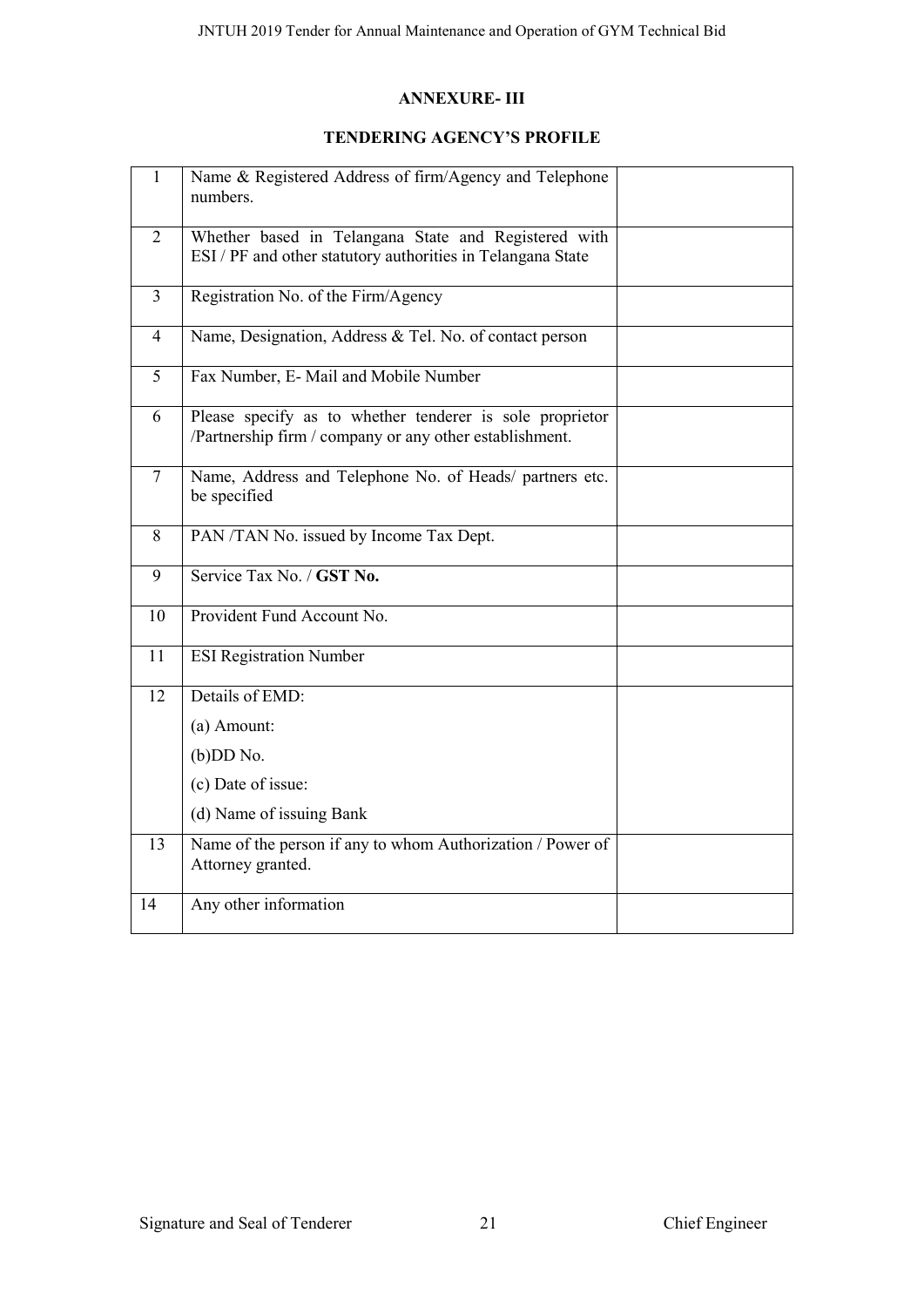#### **ANNEXURE- IV**

#### **Participation of near relatives of employees in the tender**

I / We / Our Organization, ……………………………................................................ including our Partners/Shareholders/Directors hereby certify that none of my/our relative (s) is/are employedin Jawaharlal Nehru Technological University Hyderabad. In case at any stage, if it is found that the information given by me/us is false/ incorrect, Jawaharlal Nehru Technological University Hyderabad shall have the absolute right to take any action as deemed fit without any prior intimation to me/us.

Signature of the tenderer with Seal.

Place :

Date: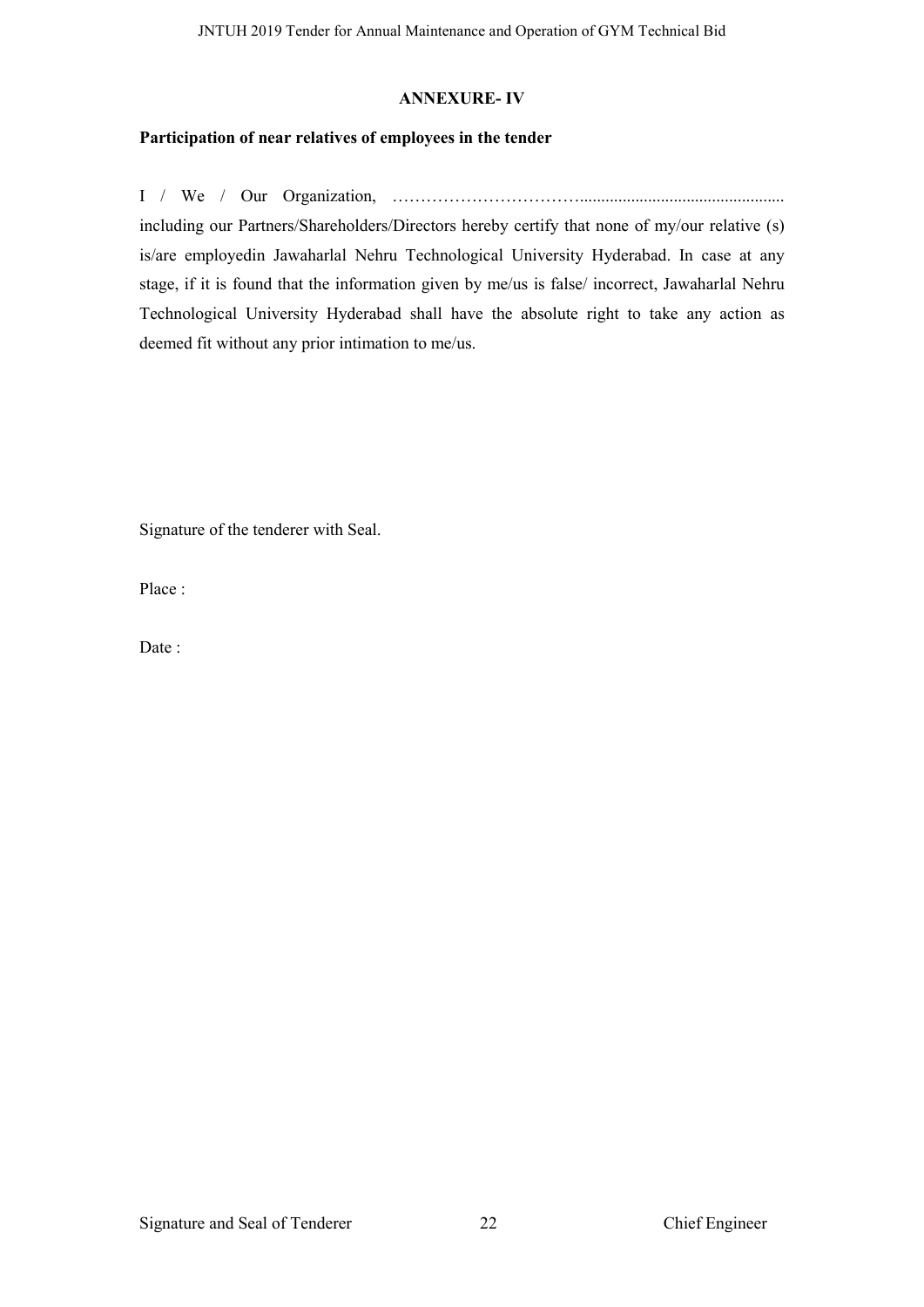#### **ANNEXURE- V**

#### **NO DUES CERTIFICATE**

#### **(To be submitted when the contract is cancelled/Terminated/ Completed for refund of Security amount)**

#### **DEED OF INDEMNITY EXECTUED IN FAVOUR OFTHE JAWAHARLAL NEHRU TECHNOLOGICAL UNIVERSITY HYDERABAD**

#### **(On Non Judicial Stamp Paper of Rs.100/-duly notarized)**

This deed of indemnity executed on the state of the state of  $\alpha$  at Hyderabad by on behalf of (Name and address of Annual maintenance and Operation of GYM at JNTUH Indoor Stadium, Kukatpally, HyderabadService Provider) (herein referred to as the Service Provider)favouring Jawaharlal Nehru Technological University Hyderabad (Herein referred to as the Chief Engineer) having their office at JNTUH Kukatpally, Hyderabad – 500085 witness as follows:

1. The Service Provider had been working for the Chief Engineer, JNTUH at Hyderabad for Annual maintenance and Operation of GYM at JNTUH Indoor Stadium, Kukatpally, Hyderabad.

2. The Service Provider has made a security deposit of Rs only) for Annual maintenance and Operation of GYM at JNTUH Indoor Stadium, Kukatpally, Hyderabad asprovided under item No.1 above.

3. The Contract for Annual maintenance and Operation of GYM at JNTUH Indoor Stadium, Kukatpally, Hyderabad on hire has been completed/ terminated by the Principal/ Cancelledby the Chief Engineer/ Service Provider w.e.f.

4. The Service Provider has paid all dues of the workers engaged in aforesaid Annual maintenance and Operation of GYM at JNTUH Indoor Stadium, Kukatpally, Hyderabadand hasalso paid all the bills of the materials purchased for the purpose of the abovementioned Annual maintenance and Operation of GYM at JNTUH Indoor Stadium, Kukatpally, Hyderabadunder item No.1.

5. The Service Provider having satisfied the Chief Engineer that there are no outstanding dues of any sort and also that he has not caused any damage to the property of the Chief Engineer and on the request of the Service Provider.

6. Chief Engineer has agreed to refund the aforesaid security deposit of Rs.

7. Now in the above premises and in consideration thereof Service Provider agrees and undertakes as follows:

8. In the event of any dues to the workers found to be still unpaid or any amount found outstanding to the supplier of goods and articles purchased for the purpose of aforesaid Annual maintenance and Operation of GYM at JNTUH Indoor Stadium, Kukatpally, Hyderabadas provided under item No.1 or in the event of any damage, breakage or any other injury to the property of the Chief Engineer caused by the service provider or his workers, the Contractor shall, on being required by the Chief Engineer, pay and make good all those dues or damages forthwith.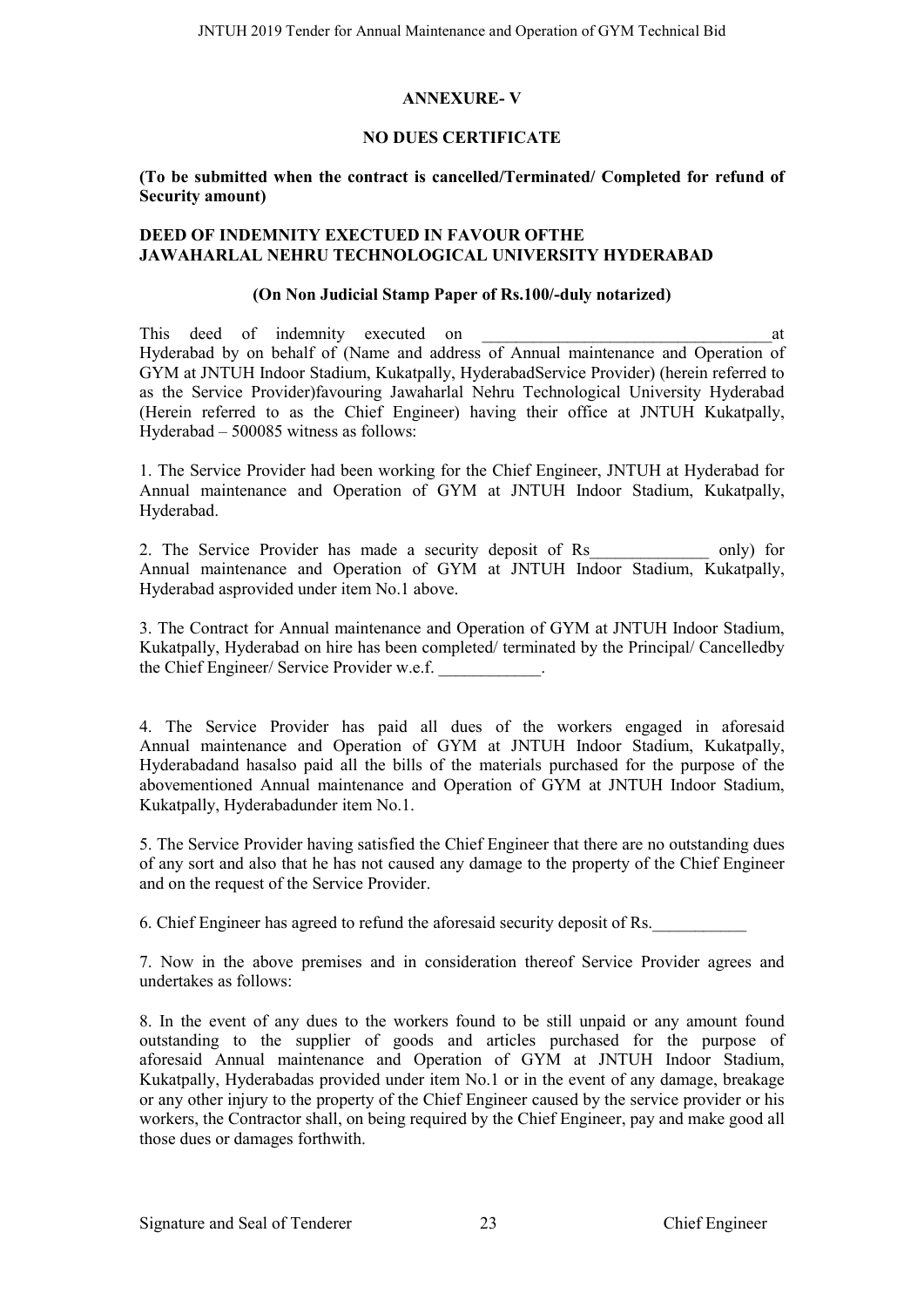9. In the event of delay of failure to pay or make good any amount in the above connection which the Chief Engineer has to pay or make good any such bills or incur any expenses or defend any proceedings with regard to the above Service Provider (Name of the Service Provider) hereby undertakes to indemnify the Chief Engineer against all claims, demands, expense, losses, proceedings and all liabilities of whatsoever nature.

10.We hereby confirm that during the course of our contract for Annual maintenance and Operation of GYM at JNTUH Indoor Stadium, Kukatpally, Hyderabad, weconfirm having complied with the provisions of all the relevant labour laws asapplicable viz. Payment of Wages Act, 1936, Minimum Wages Act,1948 , The FactoriesAct 1948, The Employees Compensation Act 1923 (Workmen's Compensation Act1923) Payment of Bonus Act 1965, Payment of Gratuity Act 1972, The EqualRemuneration Act 1976, The Industrial Dispute Act 1947,Contract Labour (Regulationand Abolition) Act,1948, Contract Labour (Regulation and Abolition) Act, 1970,State/UT Contract Labour /(R&A) Rules, 1974, EPF Act,1952, ESI Act (1948).

In witness whereof the Service Provider has signed his deed of indemnity at the place and date above mentioned in presence of following witness:

#### **Witness:**

1. Signature:

Name :

Address:

Signature of the Service Provider/Contractor

Seal

#### **(Indemnifier)**

2. Signature:

Name :

Address: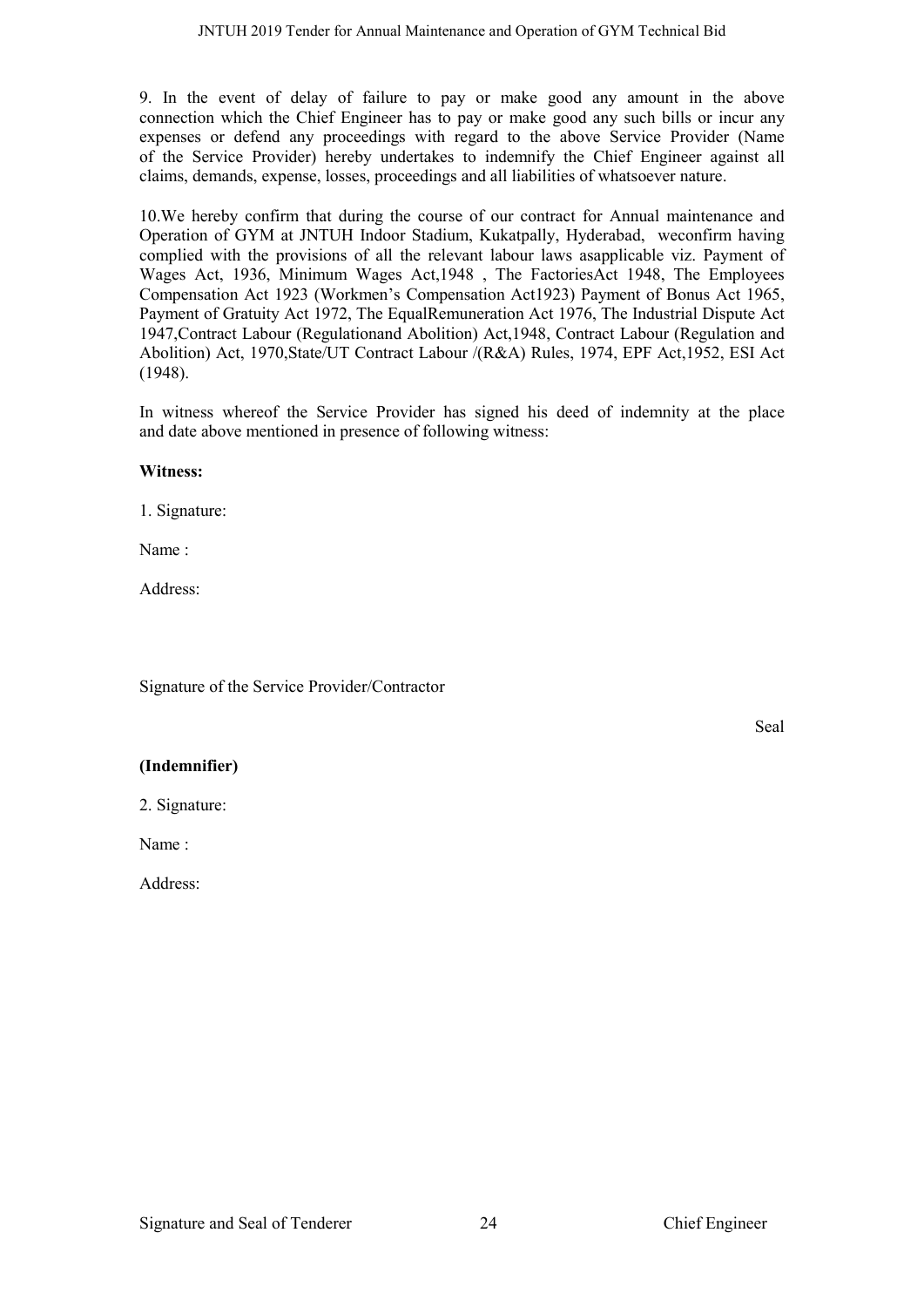#### **ANNEXURE –VI**

#### **(AFFIDAVIT ON 100/- STAMP PAPER REGARDING NON BLACKLISTING/PROSECUTION) (To be notarized)**

| Date:                                                                                       |
|---------------------------------------------------------------------------------------------|
| I hereby depose that neither me nor our Organization                                        |
| including our Partners/Shareholders/ Directors                                              |
| were ever blacklisted/prosecuted by any Organization / departments / statutory body(ies) in |
| any State or by any Courts of Law.                                                          |

Witness:

(Tenderer)

Deponent

#### **Verification:**

Verified at \_\_\_\_\_\_\_\_\_\_\_\_\_ on \_\_\_\_\_\_\_\_\_\_\_\_\_ and the contents mentioned/stated above in this affidavit is true to the best of knowledge based on firm records and no material is hidden there from.

(Tenderer)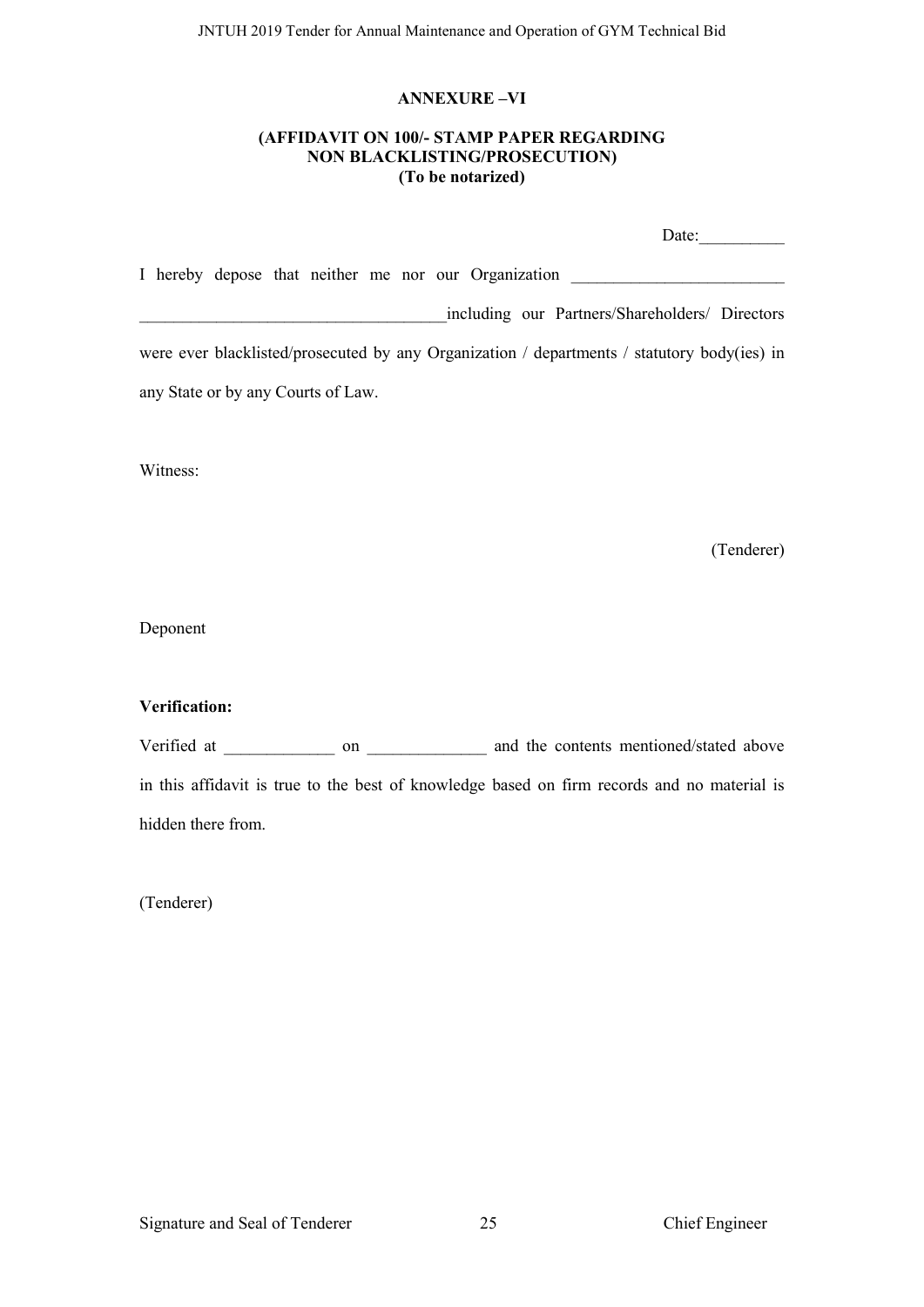#### **ANNEXURE- VII**

#### **"SCOPE OF SERVICE"**

1 The Contractor will be fully responsible for everything in relation to Annual maintenance and Operation of Gym at JNTUH Indoor Stadium, Kukatpally, Hyderabad including cost of material for minor repairs of the Gym equipment required from time to time.

2 All equipments required for functioning of the Gym shall be provided by JNTUH. However, Contractor will be responsible for safe custody and working of the equipments.

3. The Contractor shall be responsible for maintenance of Gym as per Byelaws of Telangana Govt. 4. The contractor is responsible for:-

#### **Maintenance of Gymnasium:**

- Two physical trainers should be provided during each time slots on site.
- To maintain the Gym clean, safe and organized.
- To provide personal training and prescribe workout programs for Gym goers.
- To instruct correct fitness methods and lifting techniques to minimize the chances of injury.
- To monitor the Gym goers and ensure that they follow the rules and regulations as mentioned by the University.
- To ensure the Gym goers attend the Gym in proper uniform.
- To maintain the equipment in working condition as per company user manual.
- To plan and manage daily activities at the Gym.
- Keep and update Inventory list of Equipment used at the facilities.
- Ensure that all equipment is handled in a responsible manner at all times.
- Ensure regular updates of Incident reports and also ensure that copies are sent to the Chief Engineer.
- Daily inspection of all equipment and reporting all required maintenance.
- Ensuring the Gym is clean and safe and equipment is in a workable condition.
- Maintain Gym members' records.
- Maintain a safe and Healthy training environment and support good health practices.
- Develop and manage a well –run and purposeful health and fitness and training programme.
- Ensure that the facilities are used by Gym members at approved times only.
- To ensure that only qualified trainers are appointed to render training services.
- JNTUH reserves the right to access any file, documents and proof of all fitness trainers' certifications.
- The agency will be required to provide maintenance services for the equipment which includes:
	- a. Regular and preventive maintenance of equipment
	- b. Need based repairs.
	- c. Replacement of parts due to usage/wear and tear of equipment
	- d. Preventive maintenance every month including lubrication, oiling, internal cleaning of equipment
- As the equipment is new and is in warranty period major repairs will be carried out by suppliers.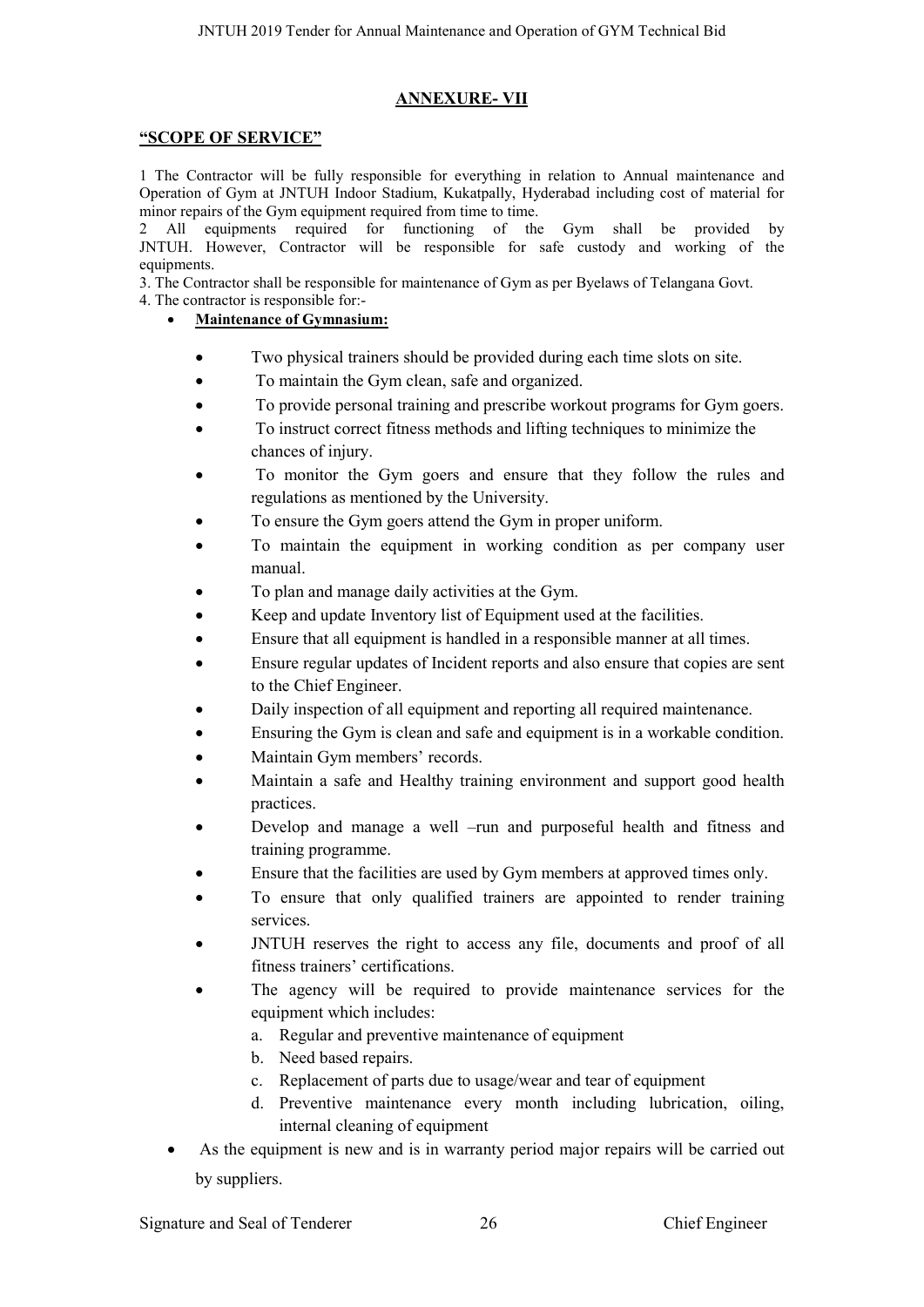|                           | <b>Morning Slots</b>  |
|---------------------------|-----------------------|
| 6.00 A.M to 6.45 AM (I)   | Open to Boys          |
| 7.00 A.M to 7.50 AM (II)  | Open to Boys          |
| 8.00 A.M to 8.50 AM (III) | Open to Staff (Gents) |

| <b>Evening Slots</b>      |                                  |  |  |  |  |
|---------------------------|----------------------------------|--|--|--|--|
| 5.00 P.M to 5.50PM (I)    | Open to Girls $&$ Staff (Ladies) |  |  |  |  |
| 6.00 P.M to 6.45 PM (II)  | Open to Girls & Staff (Ladies)   |  |  |  |  |
| 7.00 P.M to 7.45 PM (III) | Open to Boys $&$ Staff (Gents)   |  |  |  |  |

**Note: Days / Timings can be altered at the discretion of JNTUH.**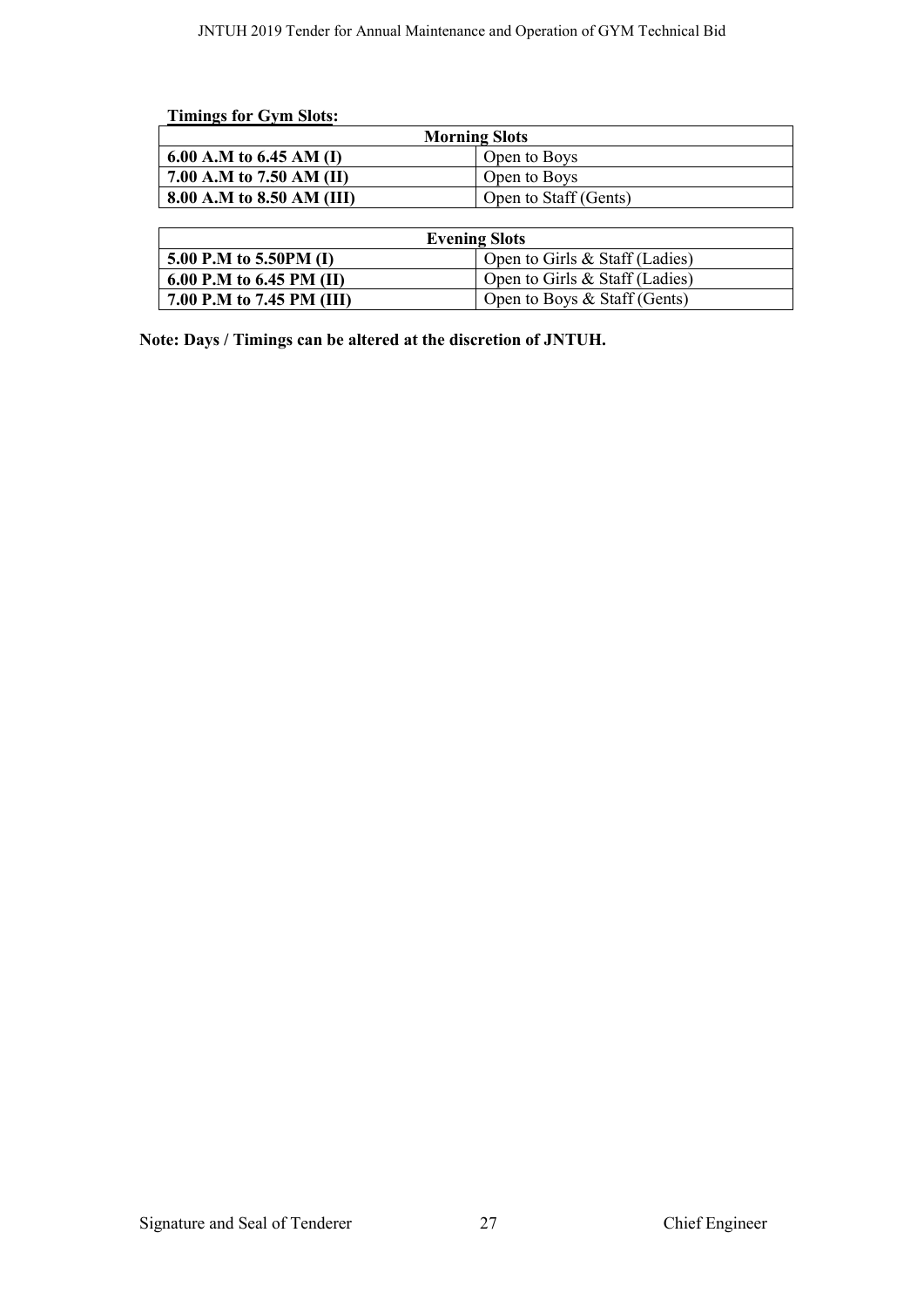#### **ANNEXURE – VIII**

#### **"DEPLOYMENT OF WORKERS"**

The Contractor shall be responsible for up keep, cleaning, running and maintenance of Gym at JNTUH. The Contractor will maintain and operate Gym as per time schedule and when not in use the Contractor will keep the Gymclean. That the Contractor shall employ under mentioned employees for rendering satisfactory services on all days.

#### **Two Physical trainers for each time slot as mentioned bellow:-**

#### **Timings for Swimming Slots:**

**.**

| <b>Morning Slots</b>      |                         |  |  |  |  |
|---------------------------|-------------------------|--|--|--|--|
| 6.00 A.M to 6.45 AM (I)   | Open to Boys (Students) |  |  |  |  |
| 7.00 A.M to 7.45 AM (II)  | Open to Boys (Gents)    |  |  |  |  |
| 8.00 A.M to 8.45 AM (III) | Open to Staff (Gents)   |  |  |  |  |

| <b>Evening Slots</b>     |                                          |  |  |  |  |
|--------------------------|------------------------------------------|--|--|--|--|
| 4.30 P.M to 5.15 PM (I)  | Open to Girls (Students)                 |  |  |  |  |
| 5.15 P.M to 6.00 PM (II) | Open to Staff (Ladies), Girls (Students) |  |  |  |  |

**Note: Days / Timings can be altered at the discretion of JNTUH.**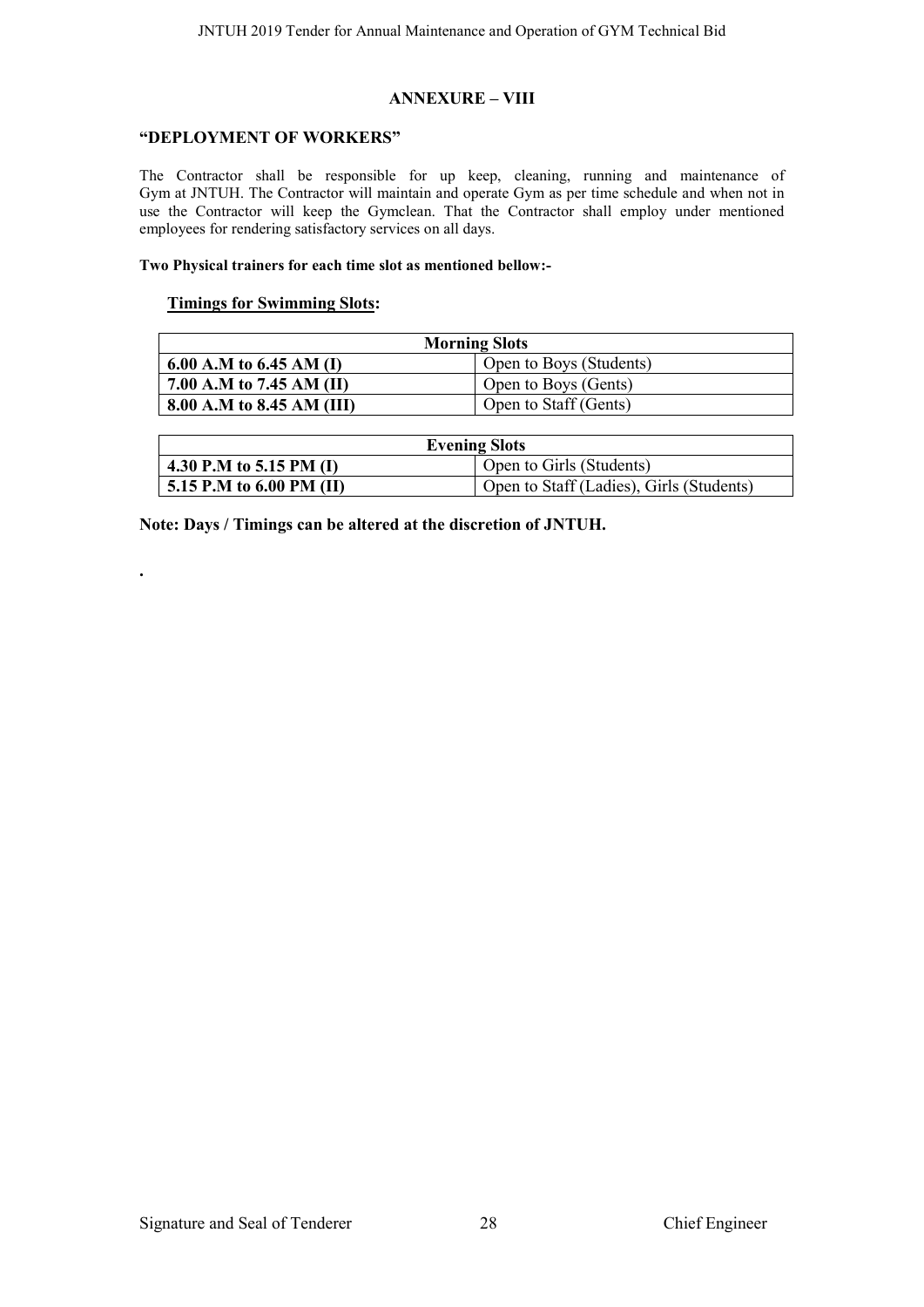#### **ANNEXURE – IX**

#### **LIST OF PRESENT AND PAST CLIENTS**

#### **(Please give complete details as per the following format. The information provided will facilitate evaluation of your Technical Bid)**

| Sl.<br>No. | Name of the<br>Organisation with<br>complete postal<br>address<br>mentioning Pvt<br>Sector / Govt<br>Body / PSU /<br>Club/College/<br>University /<br><b>Training Institute</b><br>etc | Name and<br>Designation<br>of the<br>contact<br>person with<br>Tel. No. /<br>Mob No./<br>Email ID | Period for<br>which the<br>contract<br>was<br>awarded. | No. of<br>persons<br>deployed<br>by your<br>firm/<br>Company /<br>$Co - op$<br>Society<br>etc | Nature of<br>work<br><b>GYM</b><br>Equipments<br>& annual<br>turnover<br>from this<br>client |
|------------|----------------------------------------------------------------------------------------------------------------------------------------------------------------------------------------|---------------------------------------------------------------------------------------------------|--------------------------------------------------------|-----------------------------------------------------------------------------------------------|----------------------------------------------------------------------------------------------|
|            |                                                                                                                                                                                        |                                                                                                   |                                                        |                                                                                               |                                                                                              |
|            |                                                                                                                                                                                        |                                                                                                   |                                                        |                                                                                               |                                                                                              |
|            |                                                                                                                                                                                        |                                                                                                   |                                                        |                                                                                               |                                                                                              |
|            |                                                                                                                                                                                        |                                                                                                   |                                                        |                                                                                               |                                                                                              |
|            |                                                                                                                                                                                        |                                                                                                   |                                                        |                                                                                               |                                                                                              |
|            |                                                                                                                                                                                        |                                                                                                   |                                                        |                                                                                               |                                                                                              |
|            |                                                                                                                                                                                        |                                                                                                   |                                                        |                                                                                               |                                                                                              |
|            |                                                                                                                                                                                        |                                                                                                   |                                                        |                                                                                               |                                                                                              |
|            |                                                                                                                                                                                        |                                                                                                   |                                                        |                                                                                               |                                                                                              |
|            |                                                                                                                                                                                        |                                                                                                   |                                                        |                                                                                               |                                                                                              |
|            |                                                                                                                                                                                        |                                                                                                   |                                                        |                                                                                               |                                                                                              |
|            |                                                                                                                                                                                        |                                                                                                   |                                                        |                                                                                               |                                                                                              |
|            |                                                                                                                                                                                        |                                                                                                   |                                                        |                                                                                               |                                                                                              |